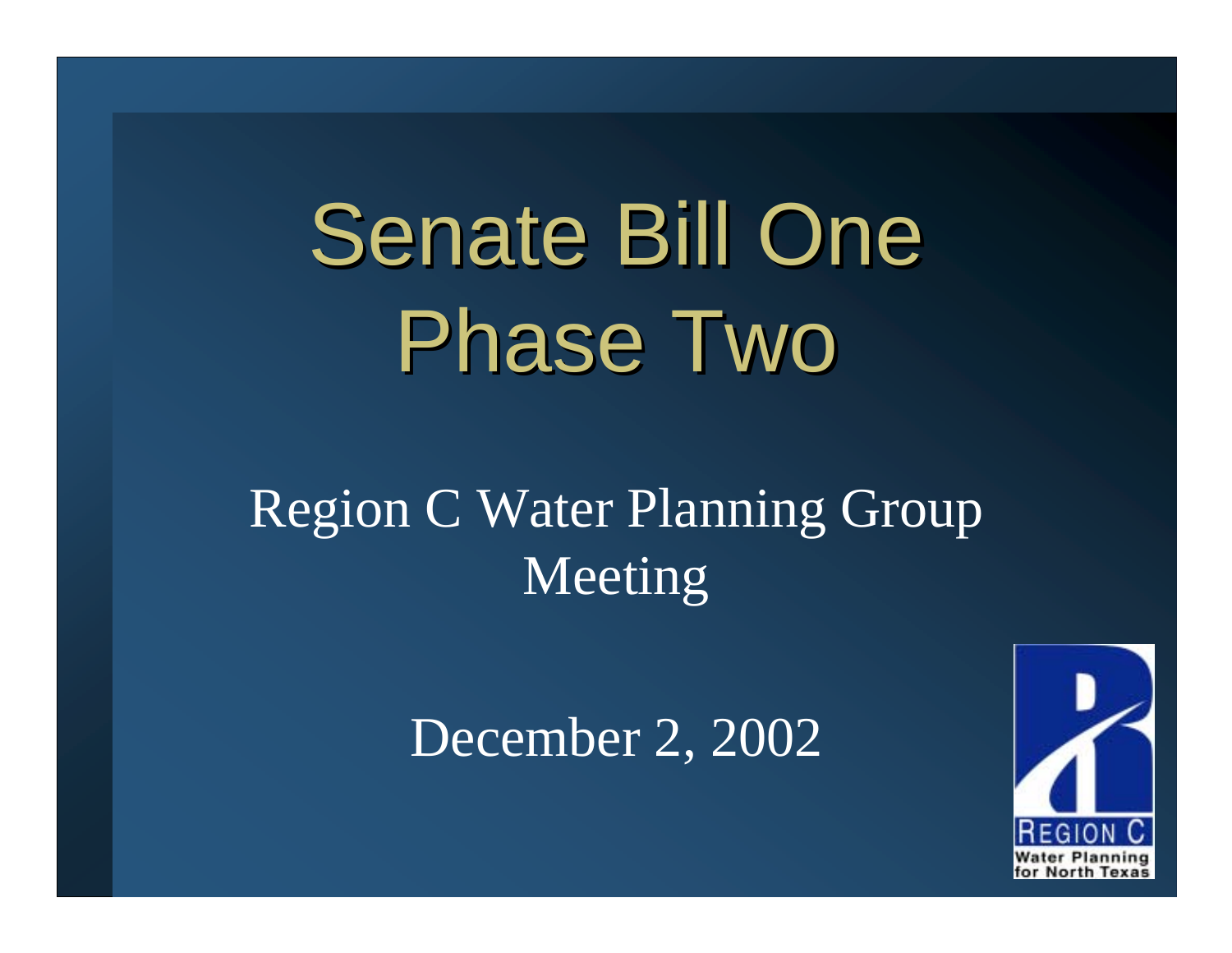## Agenda

◆ Update Task 2 Schedule ◆ Discuss suggested revision to the draft TWDB population projections ◆ Update status of water needs projections ◆ Present quarterly newsletter ◆ Discuss press releases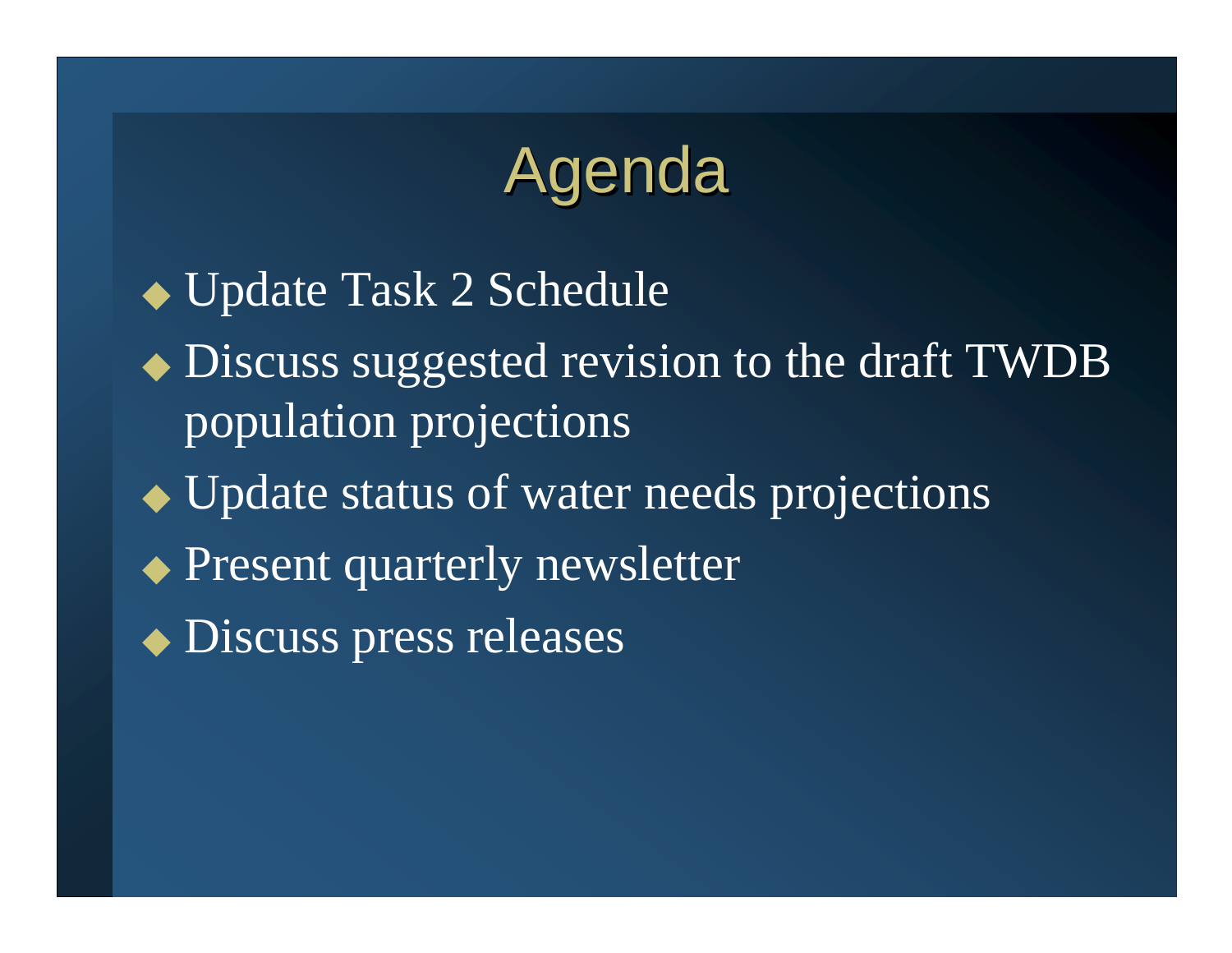## Agenda

◆ Provide summary of newspaper articles ◆ Provide summary of public comments ◆ Discuss water conservation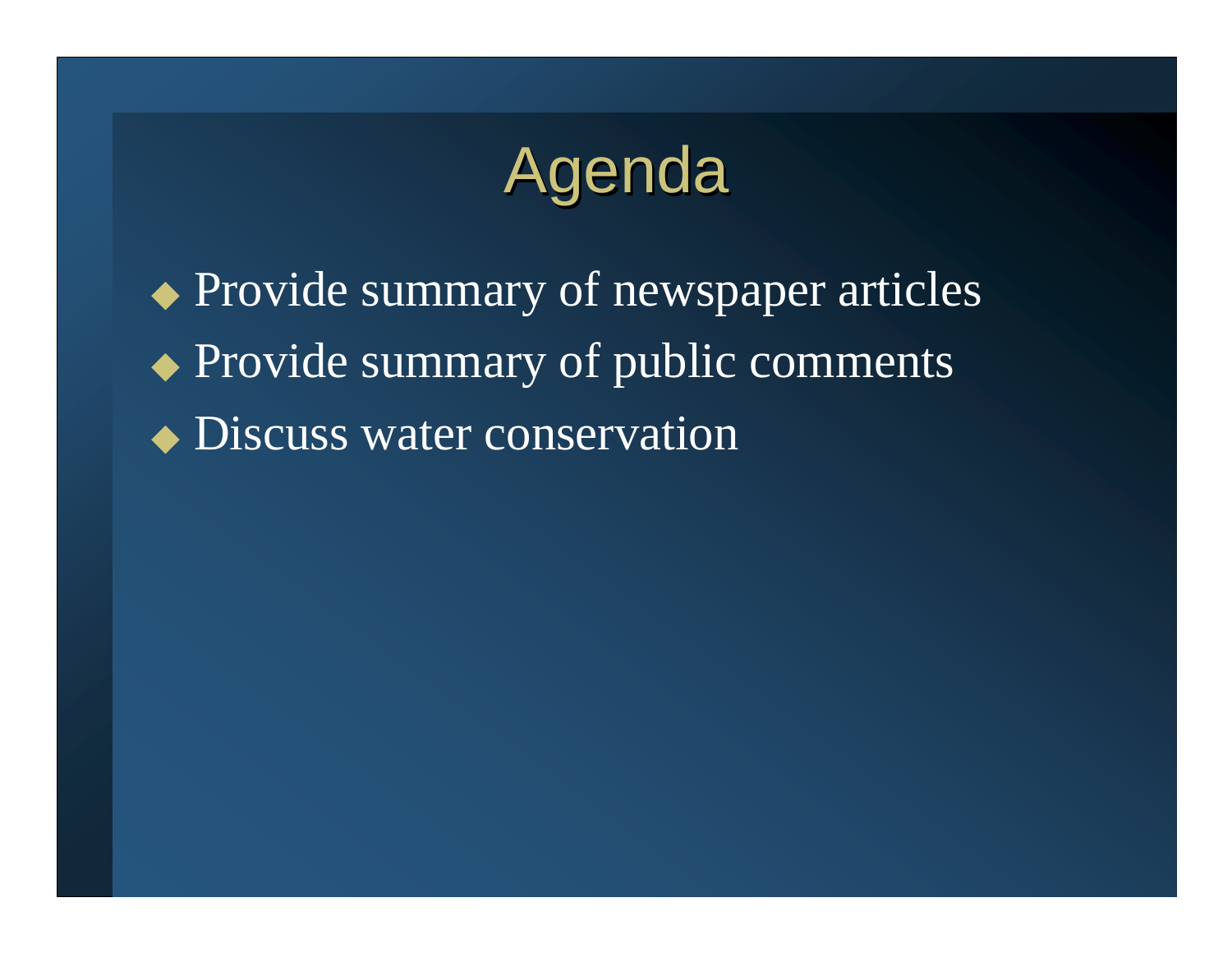## **Task 2 Schedule**

- ◆ Suggested revisions emailed to RCWPG on Nov. 26th
- ◆ Dec. 2<sup>nd</sup> RCWPG meeting to discuss and approve suggested revisions
- ◆ Mid-December send memo to RCWPG for approval to submit to TWDB with suggested population revisions

◆ Request for revisions to population projections due to TWDB on January 2, 2003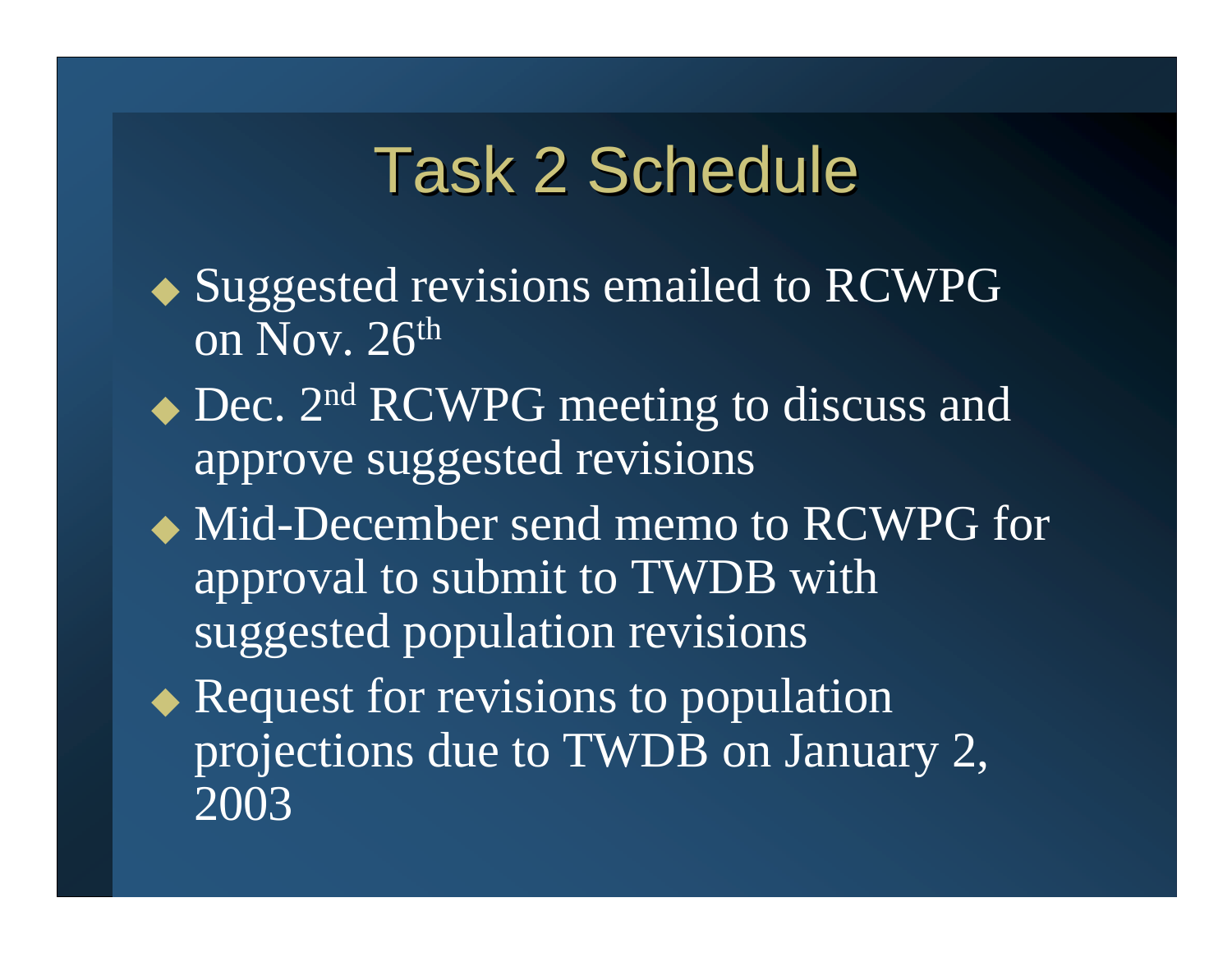## **Overall Approach**

◆ Start with TWDB Numbers ◆ Initial Revisions Adopting ● WUG Revisions • 199 out of 296 WUGs responded • 82 out of 199 suggested revisions • Major Supplier Revisions ● Consultant Ideas (mostly small counties) ◆ Adjust to Final Recommendations by Slowing Growth Somewhat in Fast-Growing Areas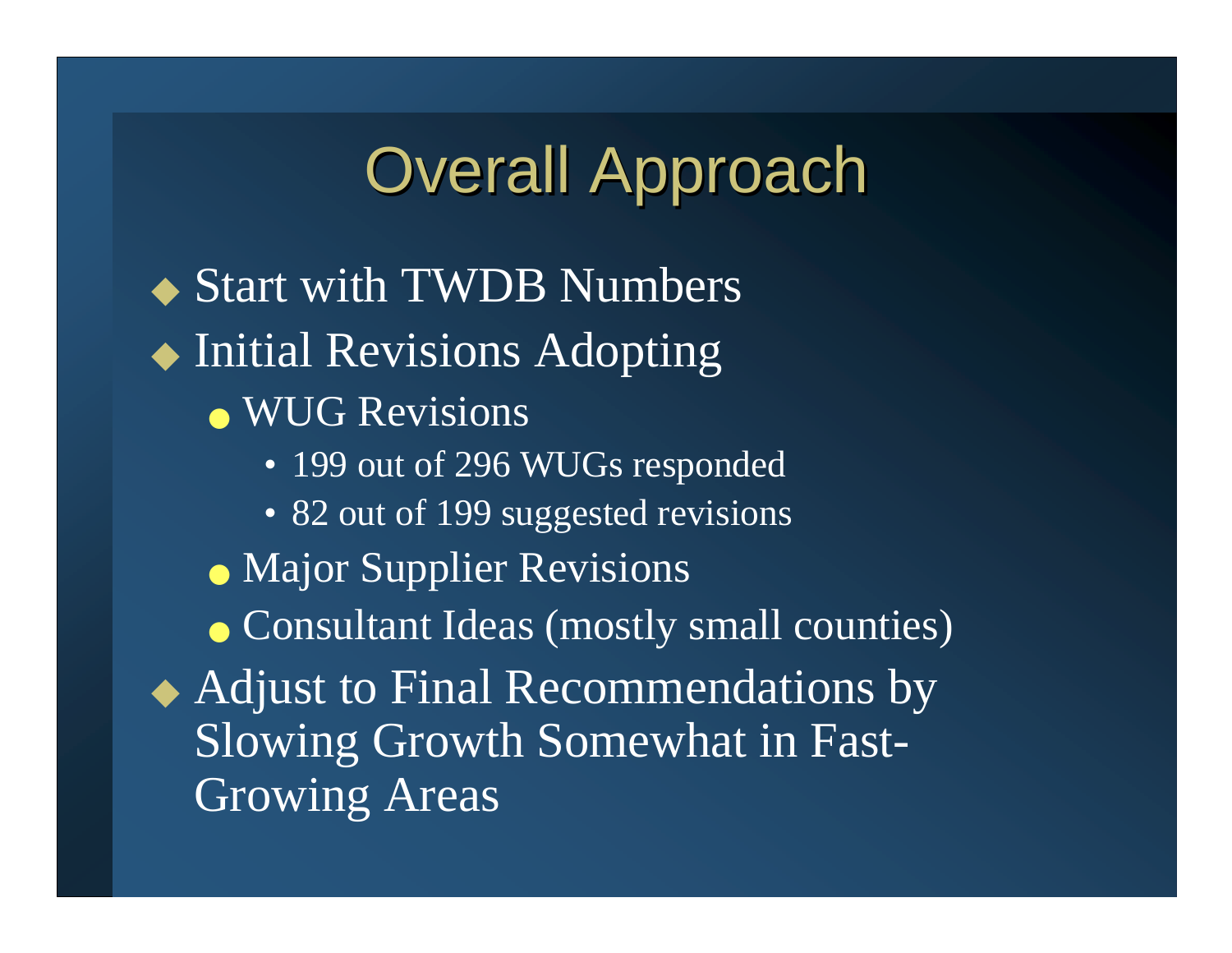## **Initial Revisions**

◆ Some WUGS See Buildout Lower than **Projections** 

- Usually in Urbanized Counties
- Biggest Impact: Carrollton, Celina, Coppell, De Soto, Frisco, Garland, Plano, Richardson, Seagoville

◆ Some WUGS See More Rapid Growth

● Usually in Fringe Counties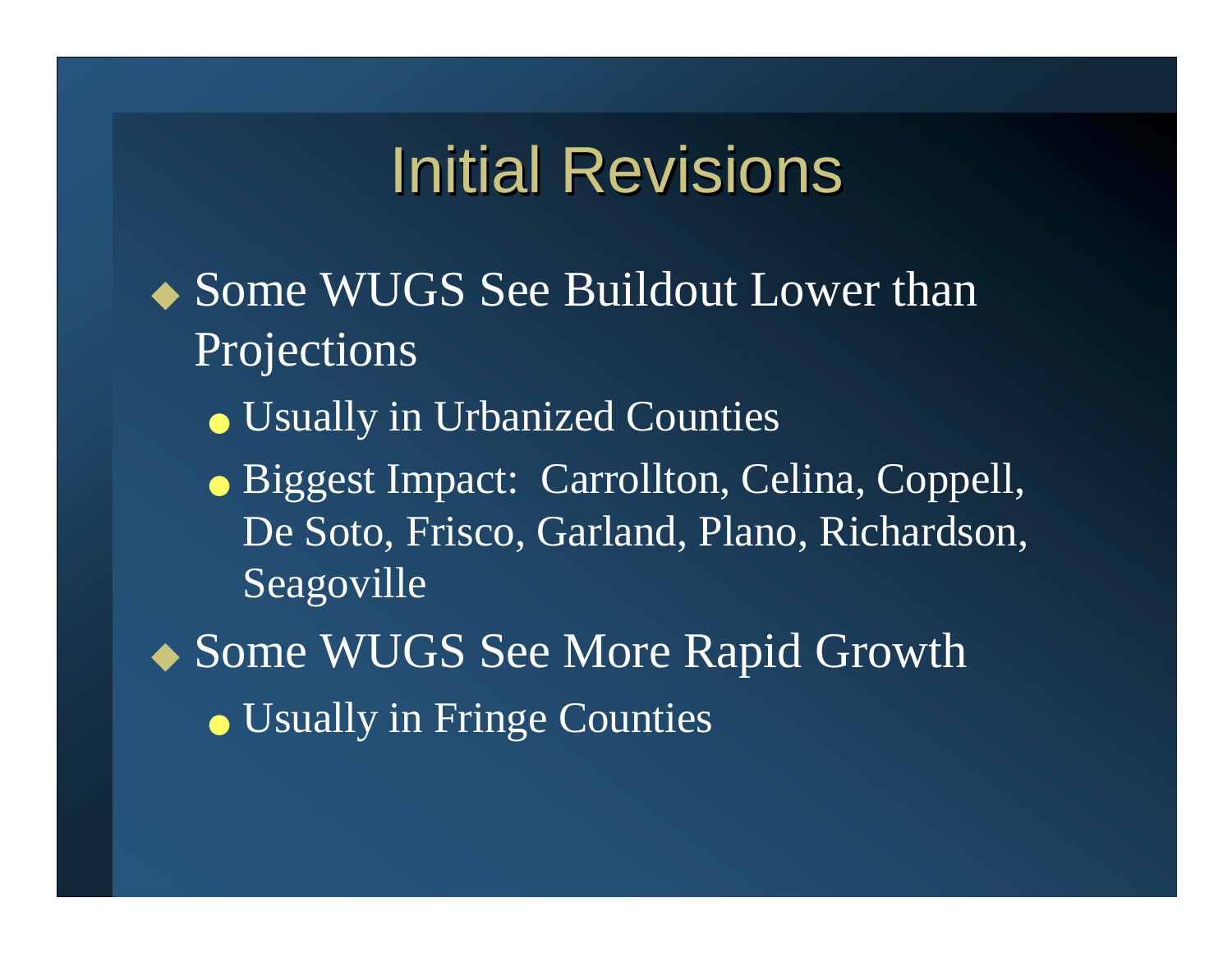## **Initial Revisions**

◆ Talked with Major Suppliers ● Dallas WU ● Tarrant Regional WD ● North Texas Municipal WD ● Upper Trinity Regional WD ● Trinity RA  $\bullet$  Greater Texoma UA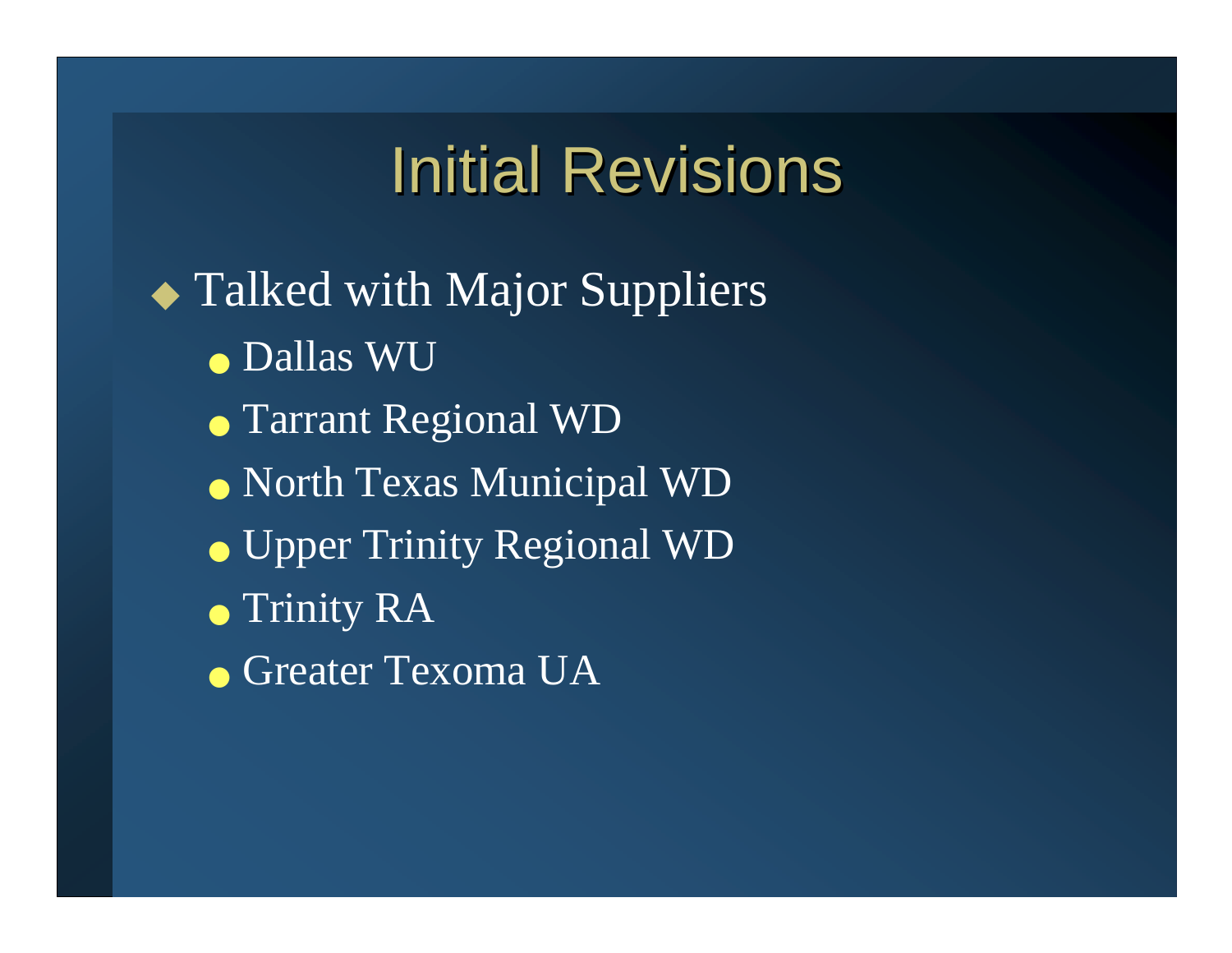## **Initial Revisions**

◆ Overall Near TWDB Number in 2060 (30,000 higher) ◆ Overall Higher Than TWDB in 2010-2030 (100,000 higher)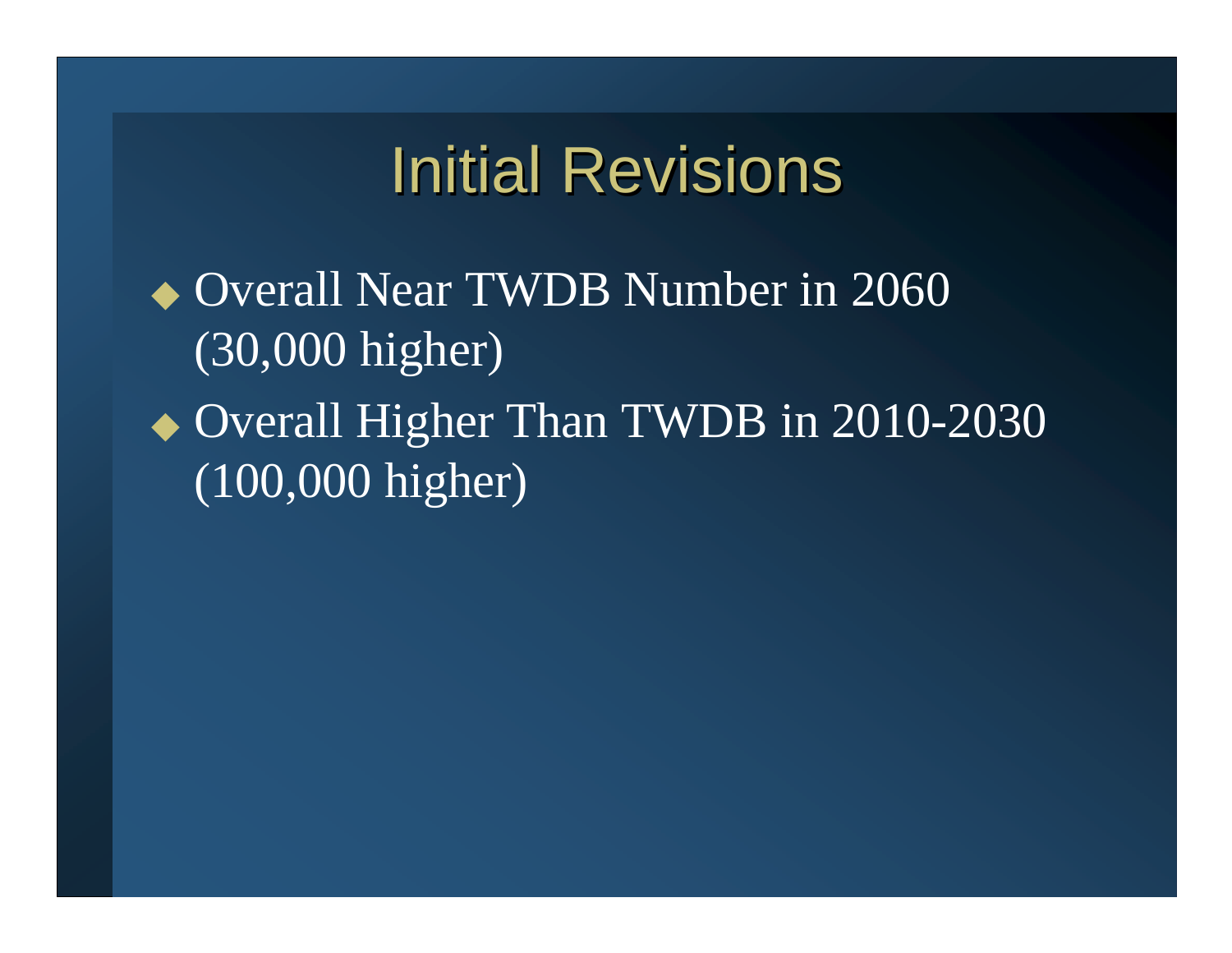Adjustments to Final **Recommendations** ◆ Slowed Rapid Growth Areas Somewhat ◆ Changes Mostly 2010-2040 ◆ Revised Numbers Match TWDB ● Except Reduction for Moving Berryville to Region I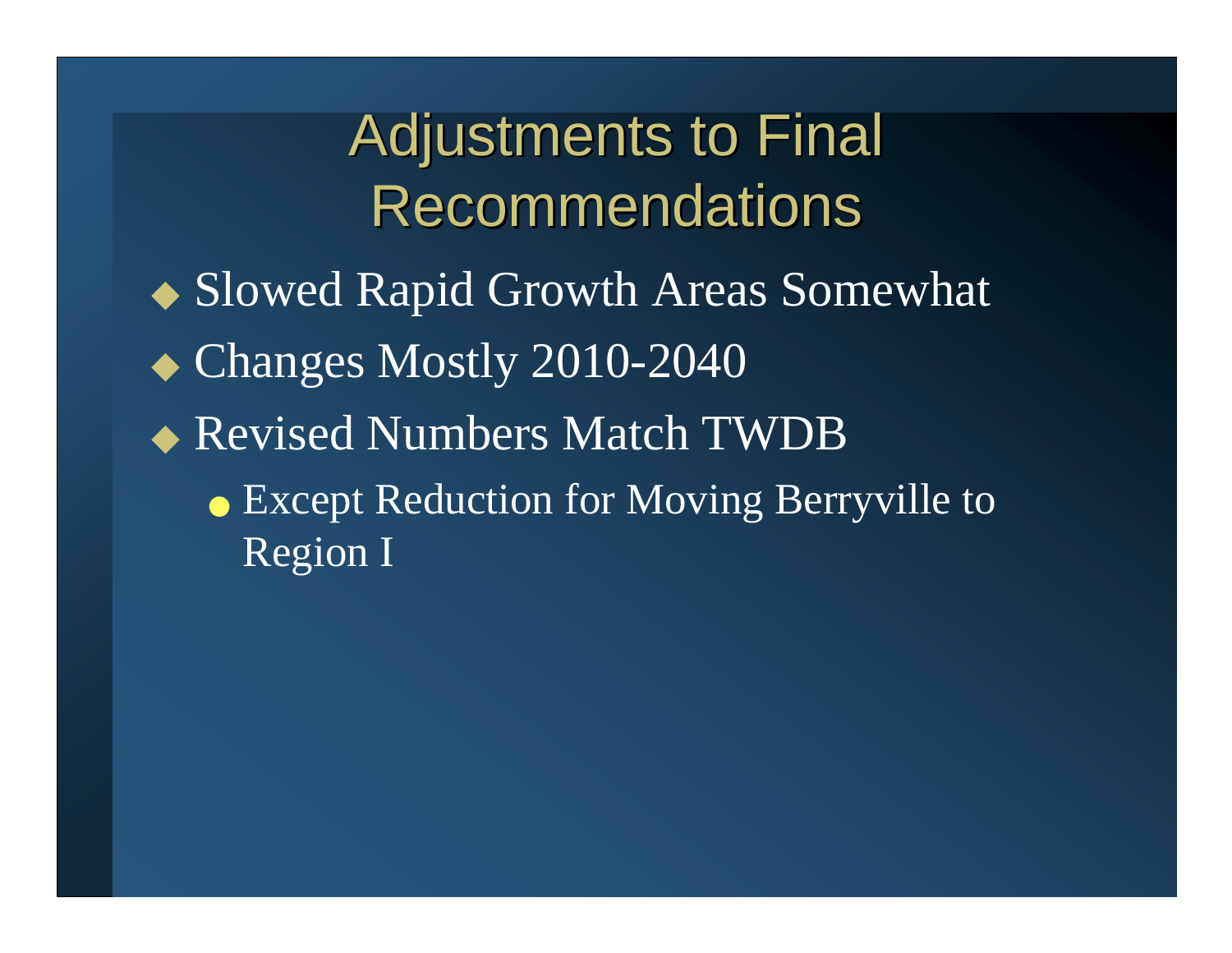## Adjustments to Final **Recommendations**

◆ Adjustments from Initial to Recommended were to Allen, Bolivar WSC, Celina, Denton, Dallas, Farmersville, Forney, Forney Lake WSC, Fort Worth, Frisco, Garland, Lewisville, Mesquite, Princeton, Prosper, Rockwall, Valley View, and Van Alstyne.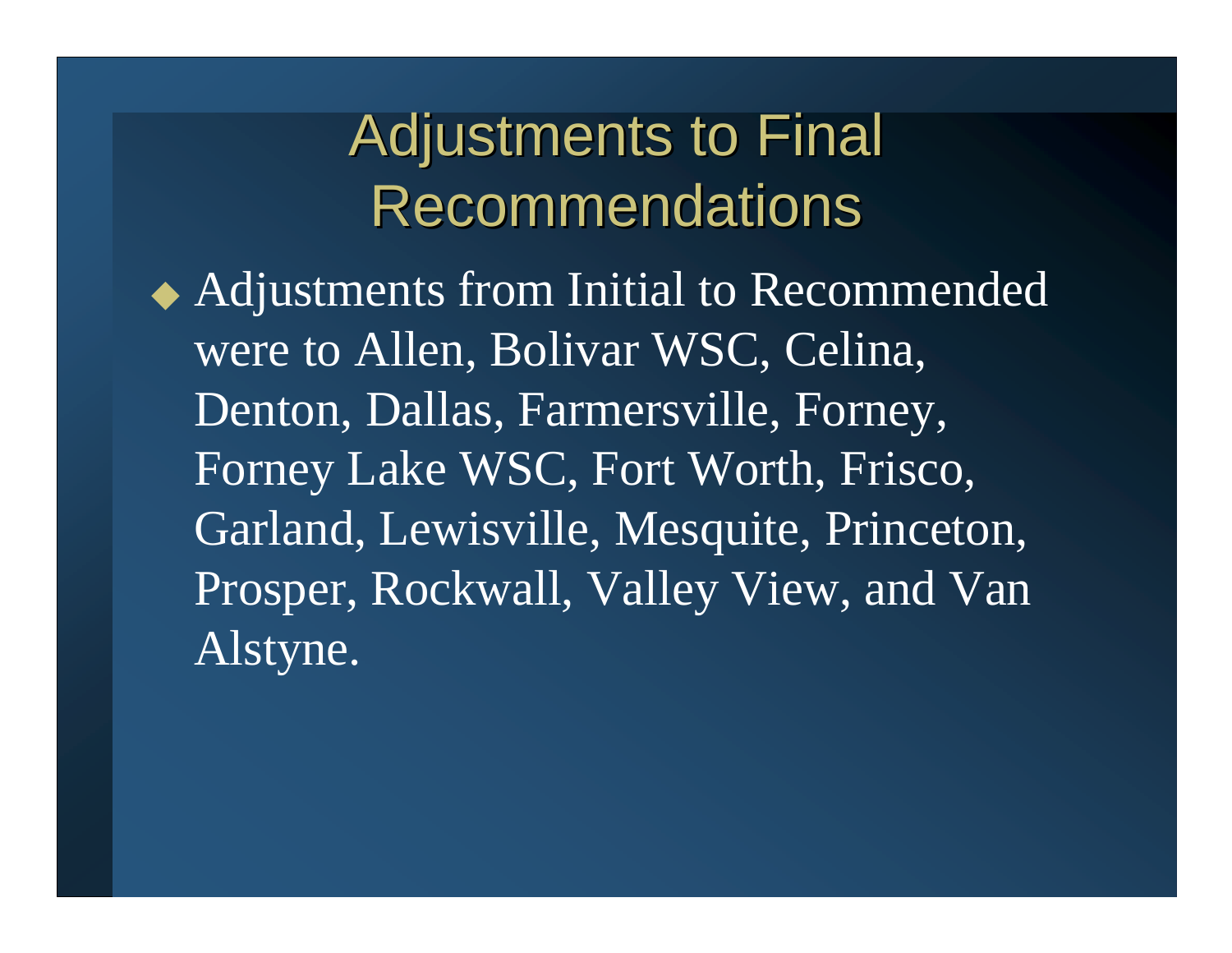**Region C Population**

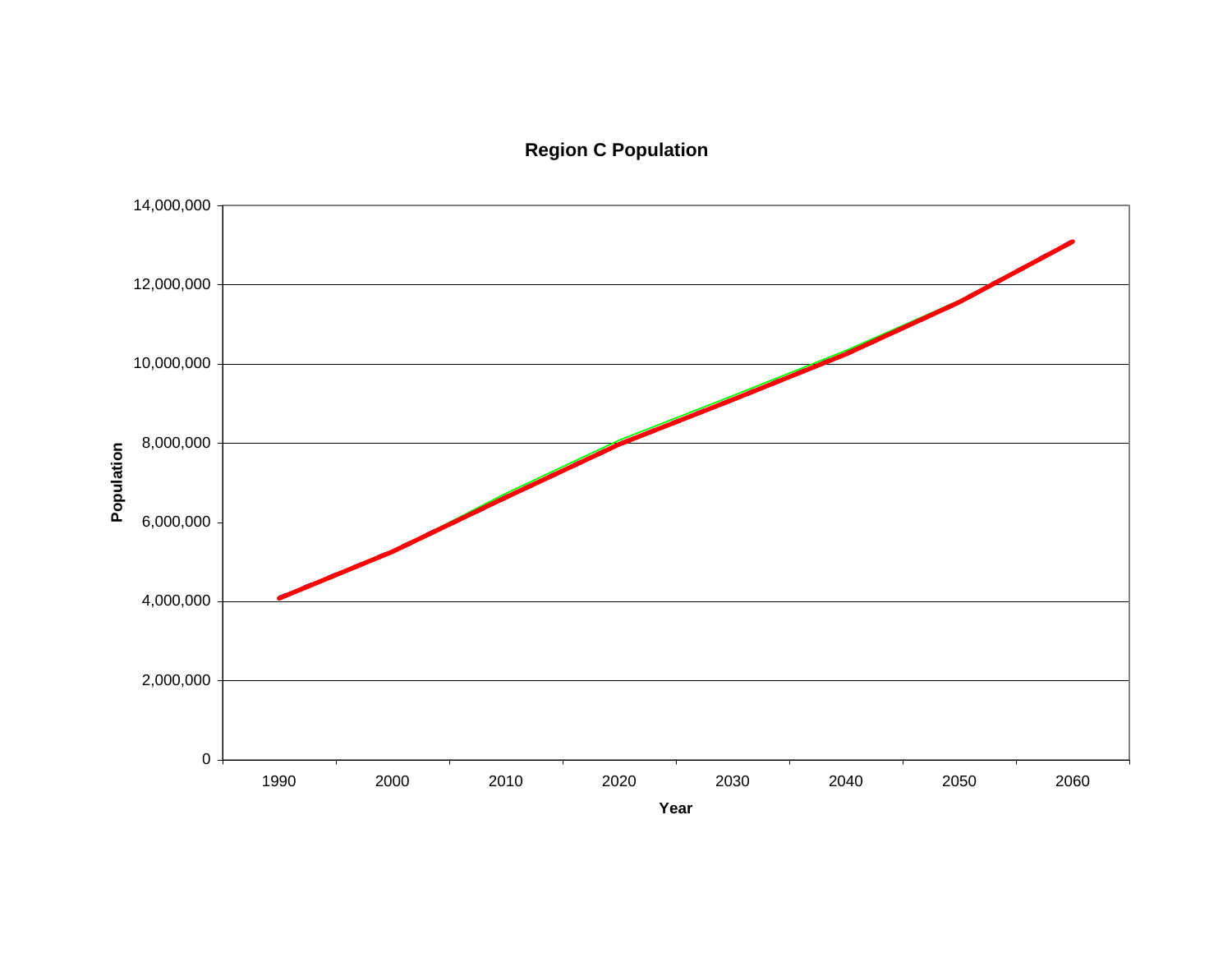**Collin County Projections**

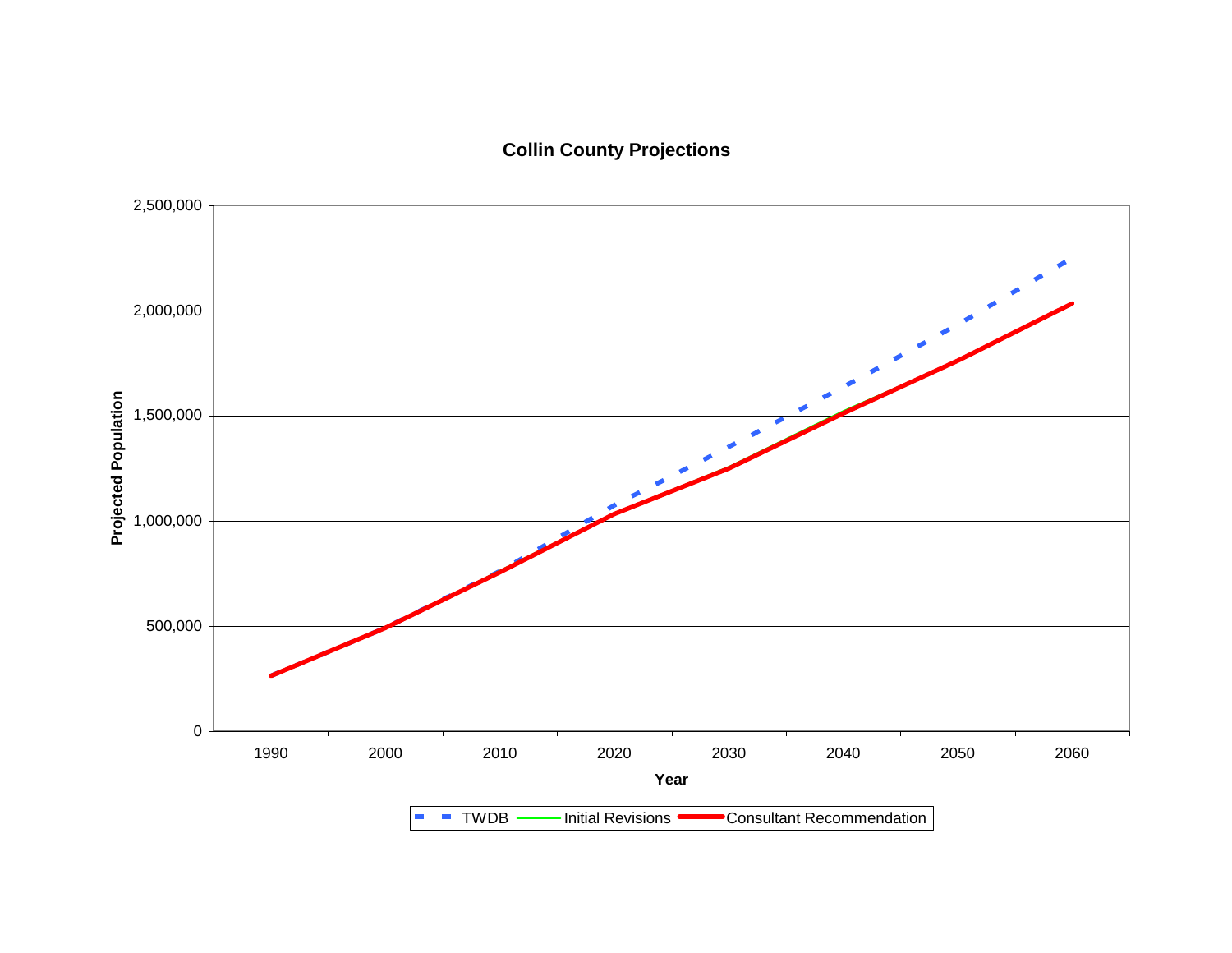**Cooke County Projections**

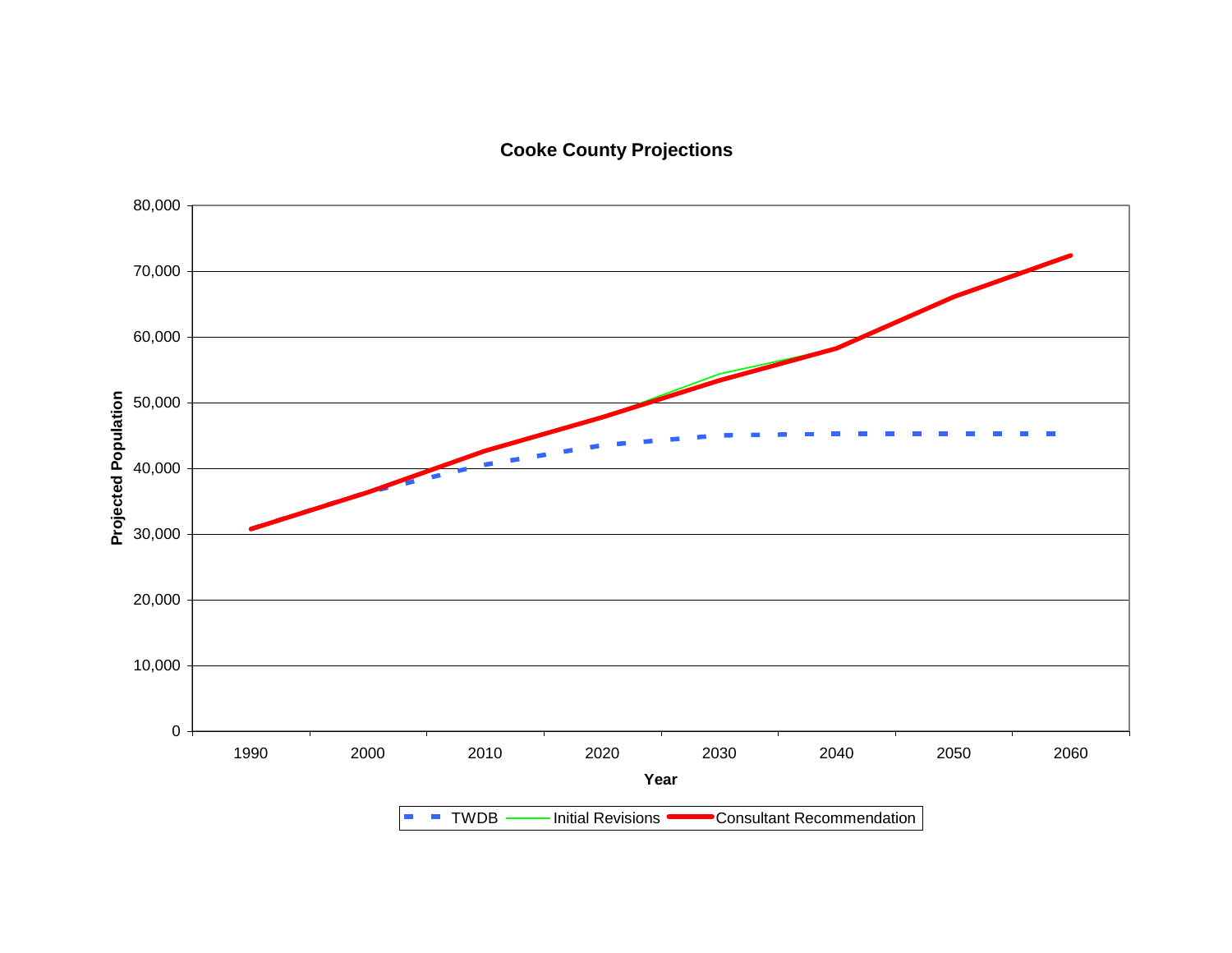**Dallas County Projections**

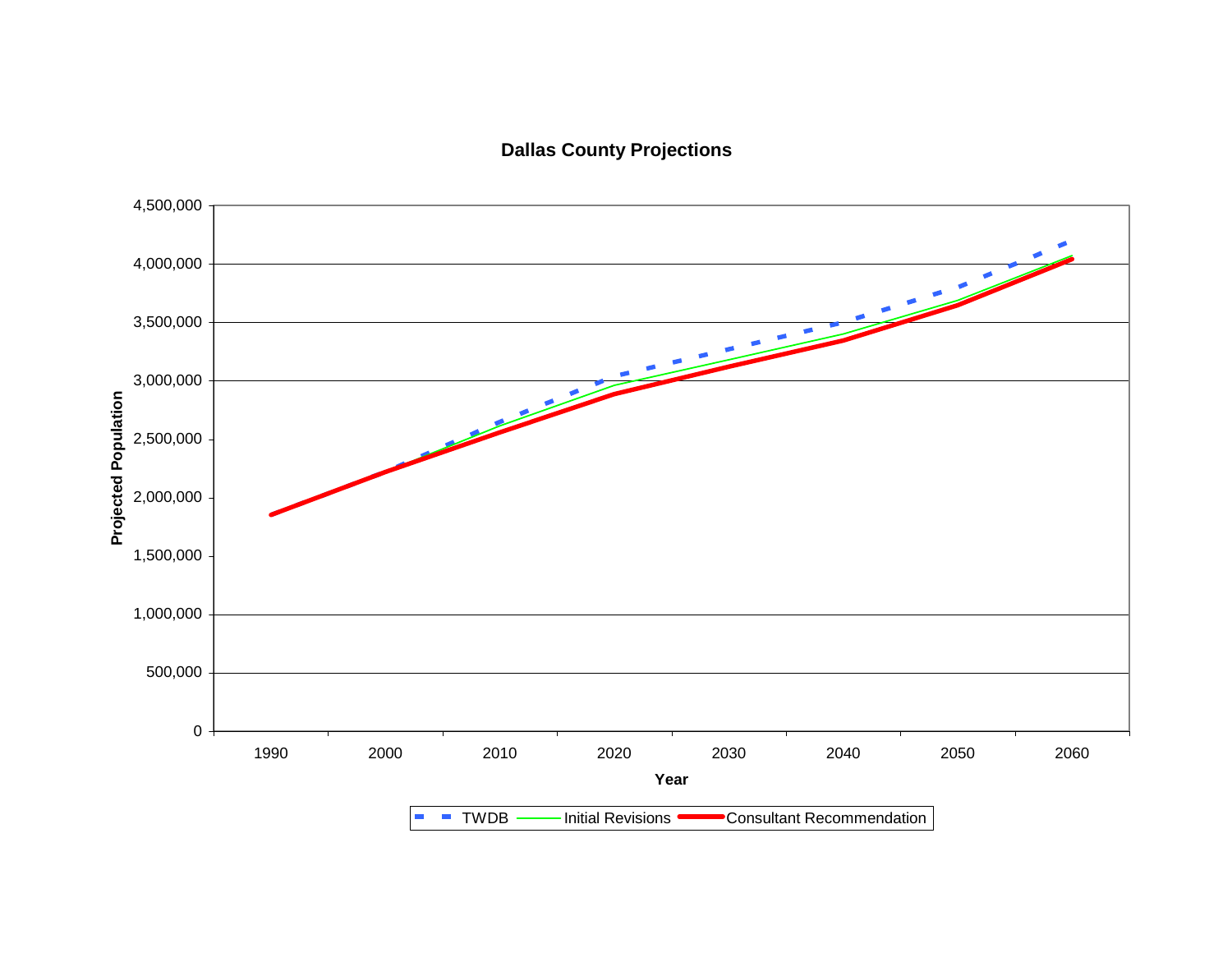### **Denton County Projections**

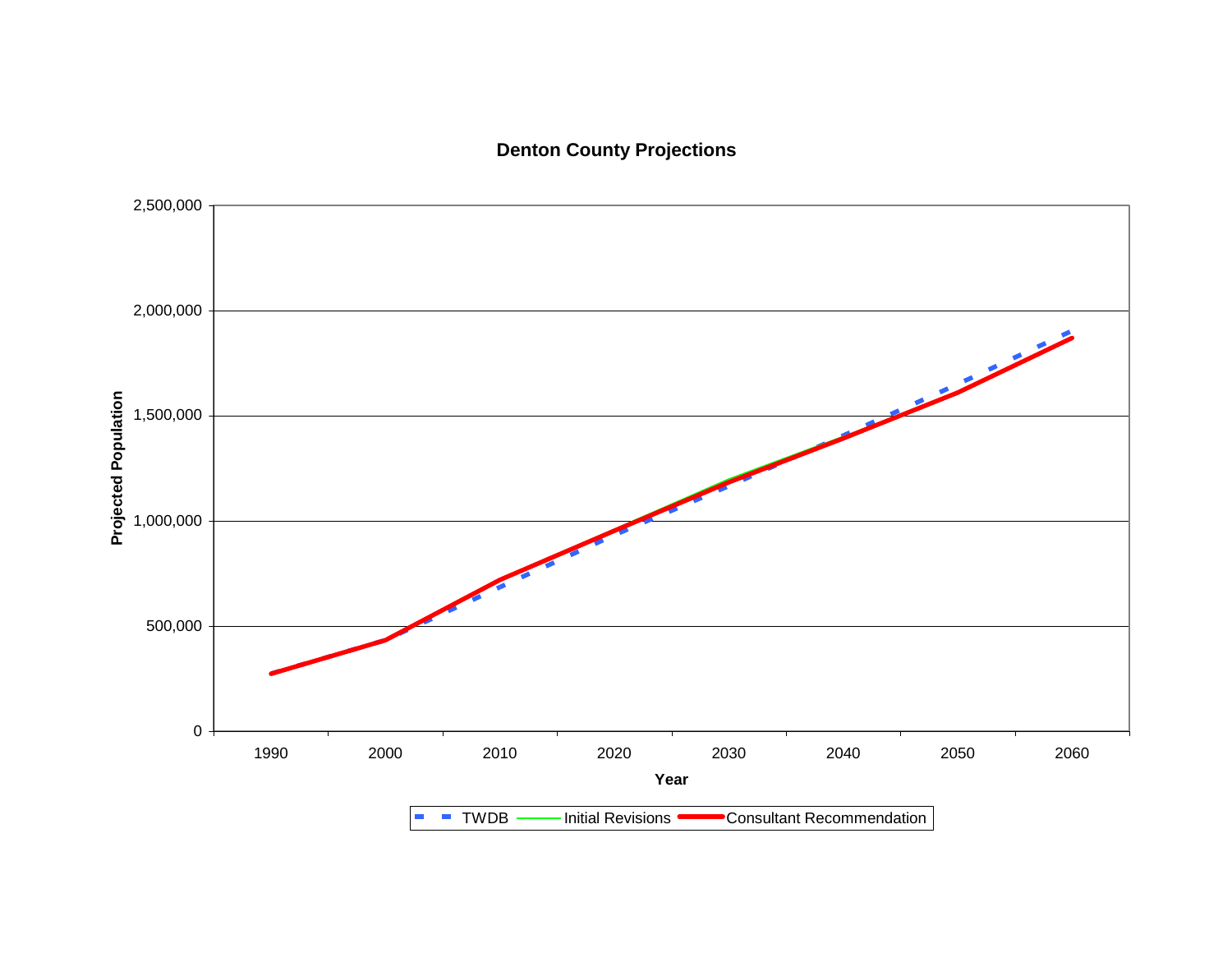#### **Ellis County Projections**

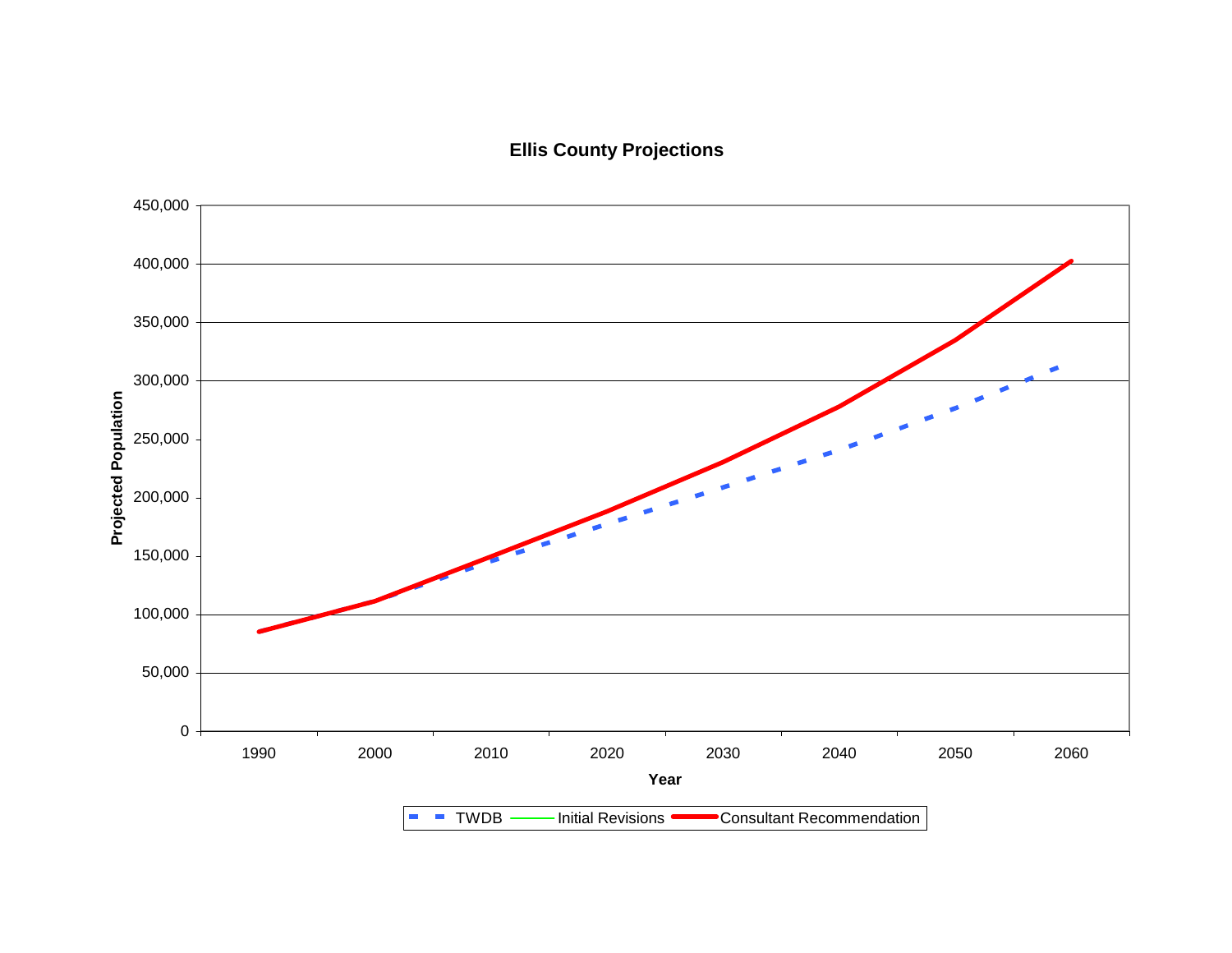**Fannin County Projections**

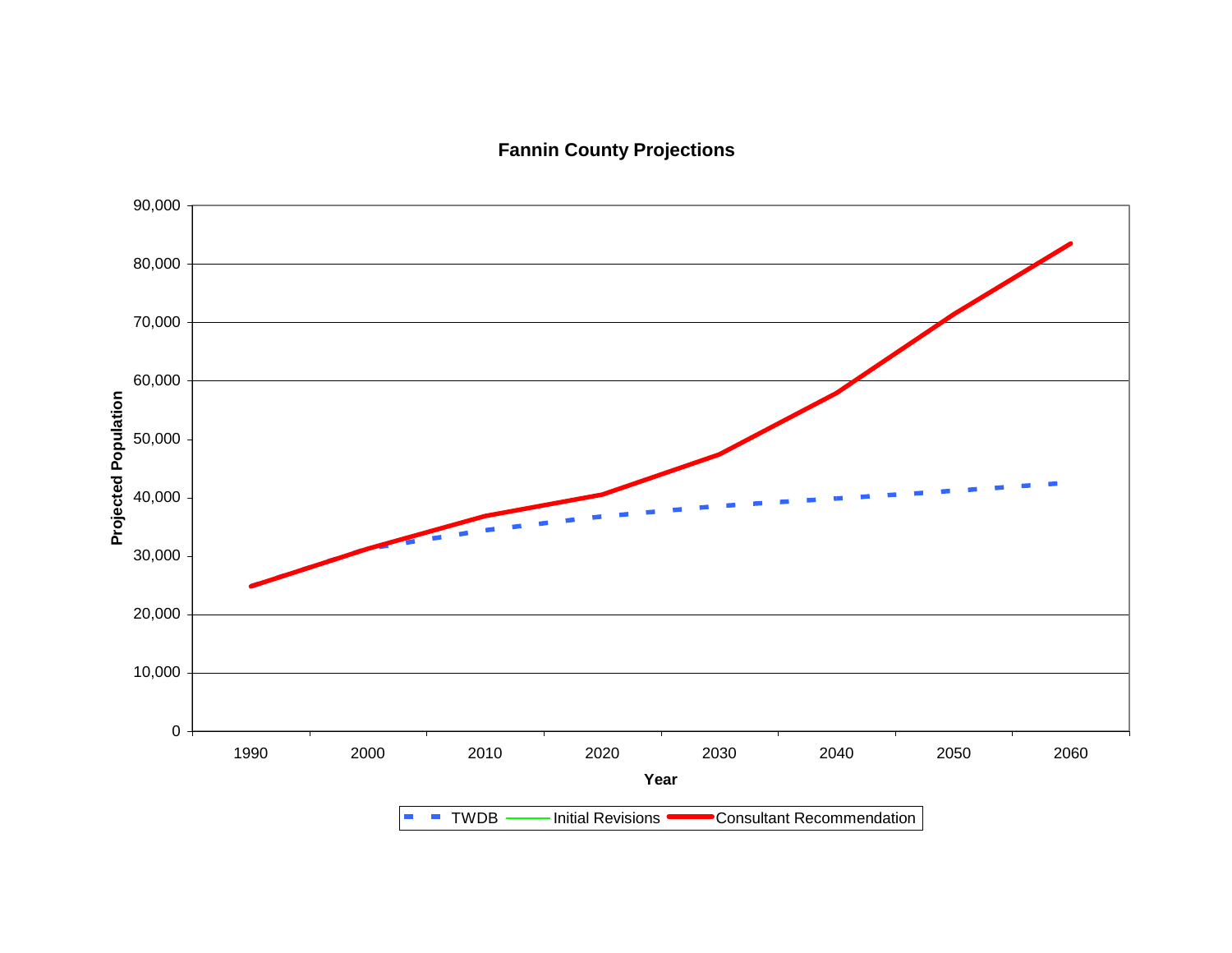**Freestone County Projections**

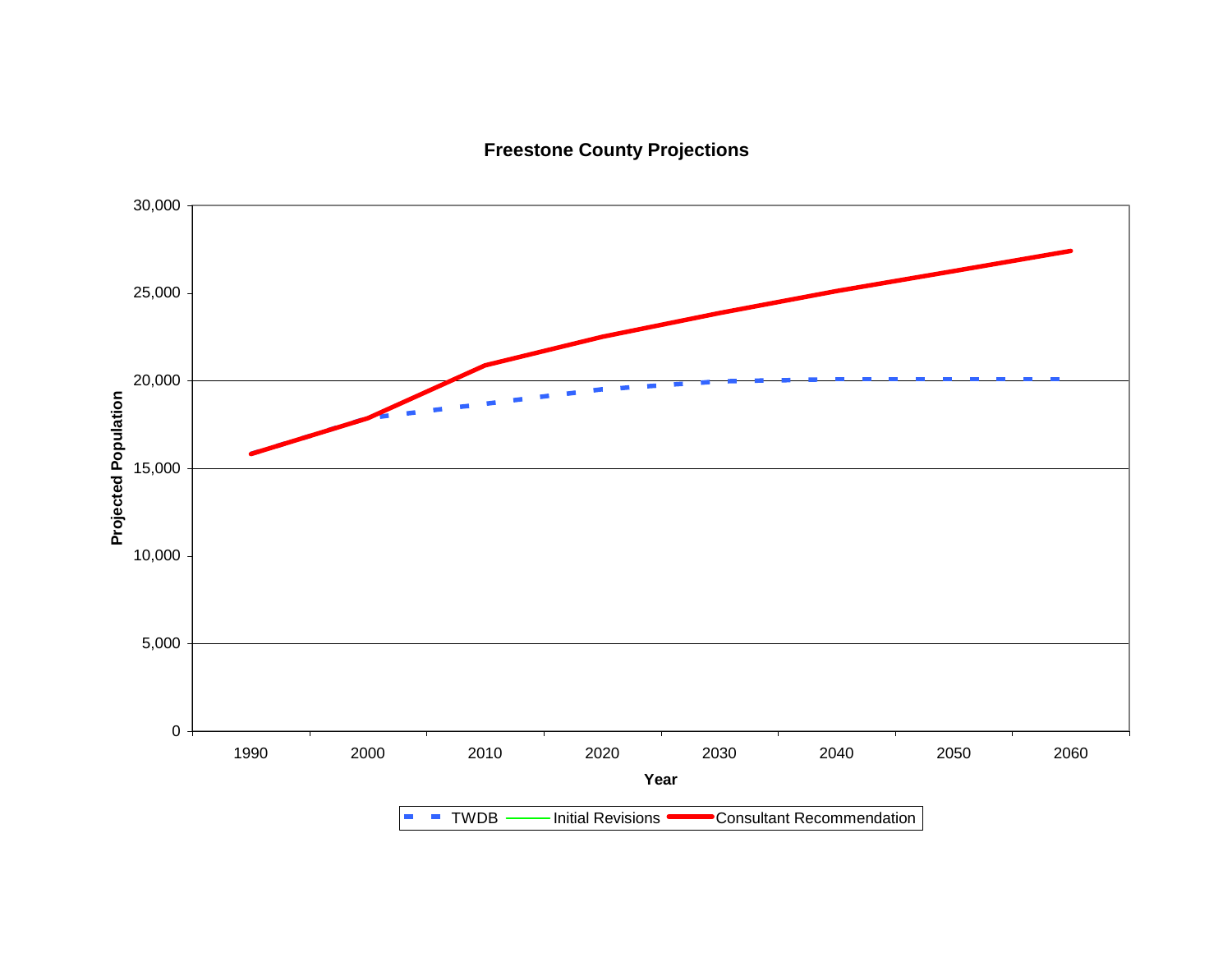### **Grayson County Projections**

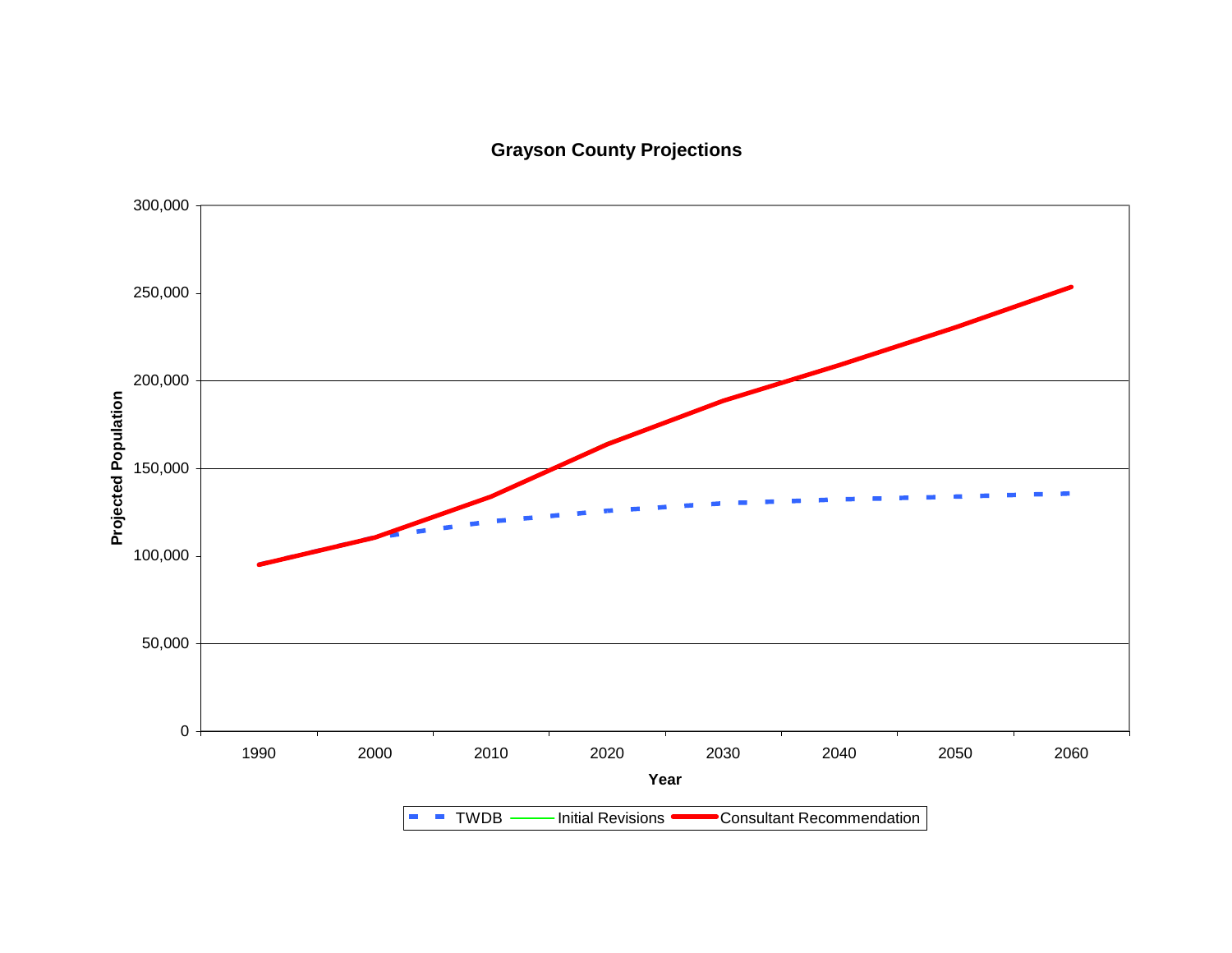**Henderson County Projections**

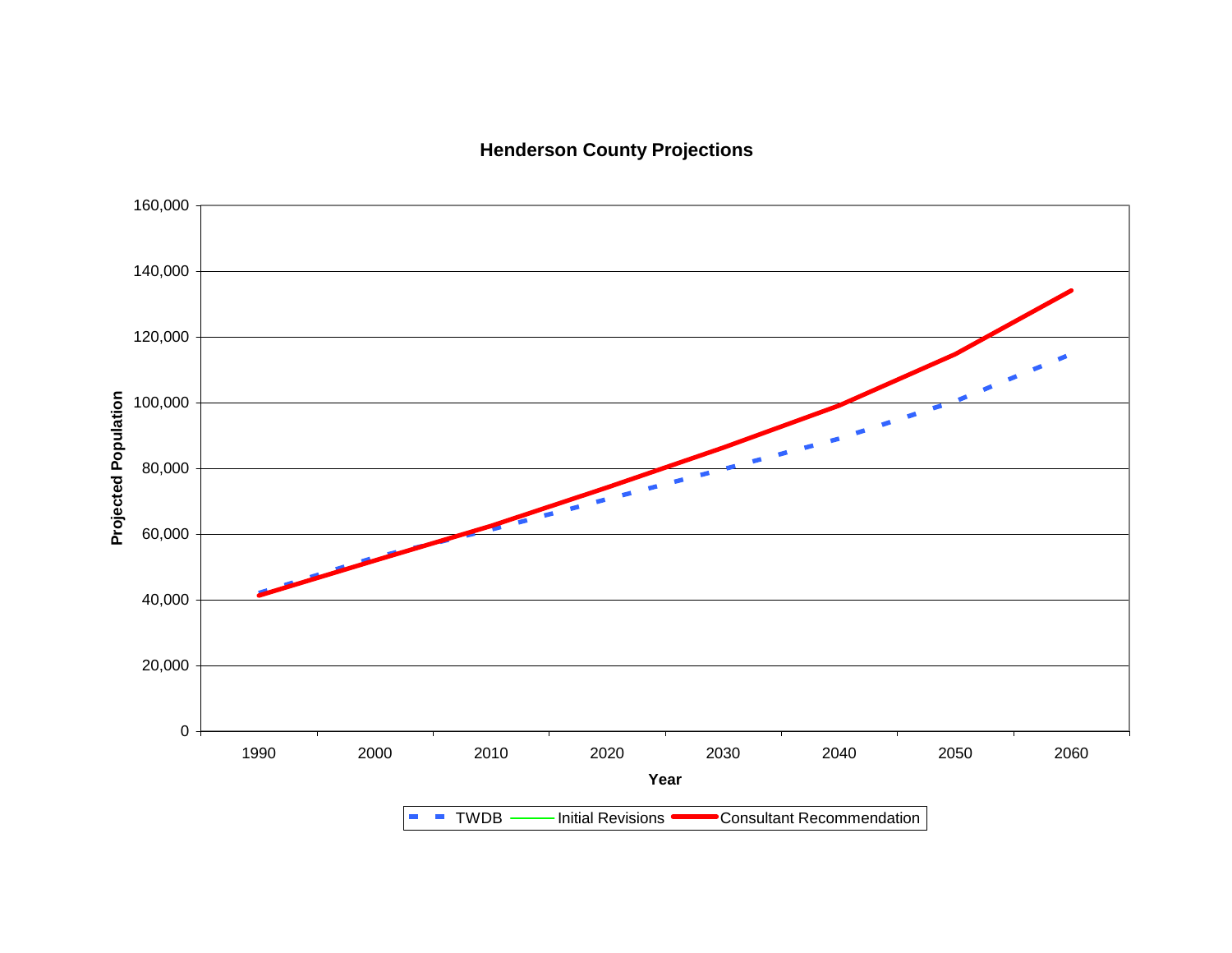**Jack County Projections**

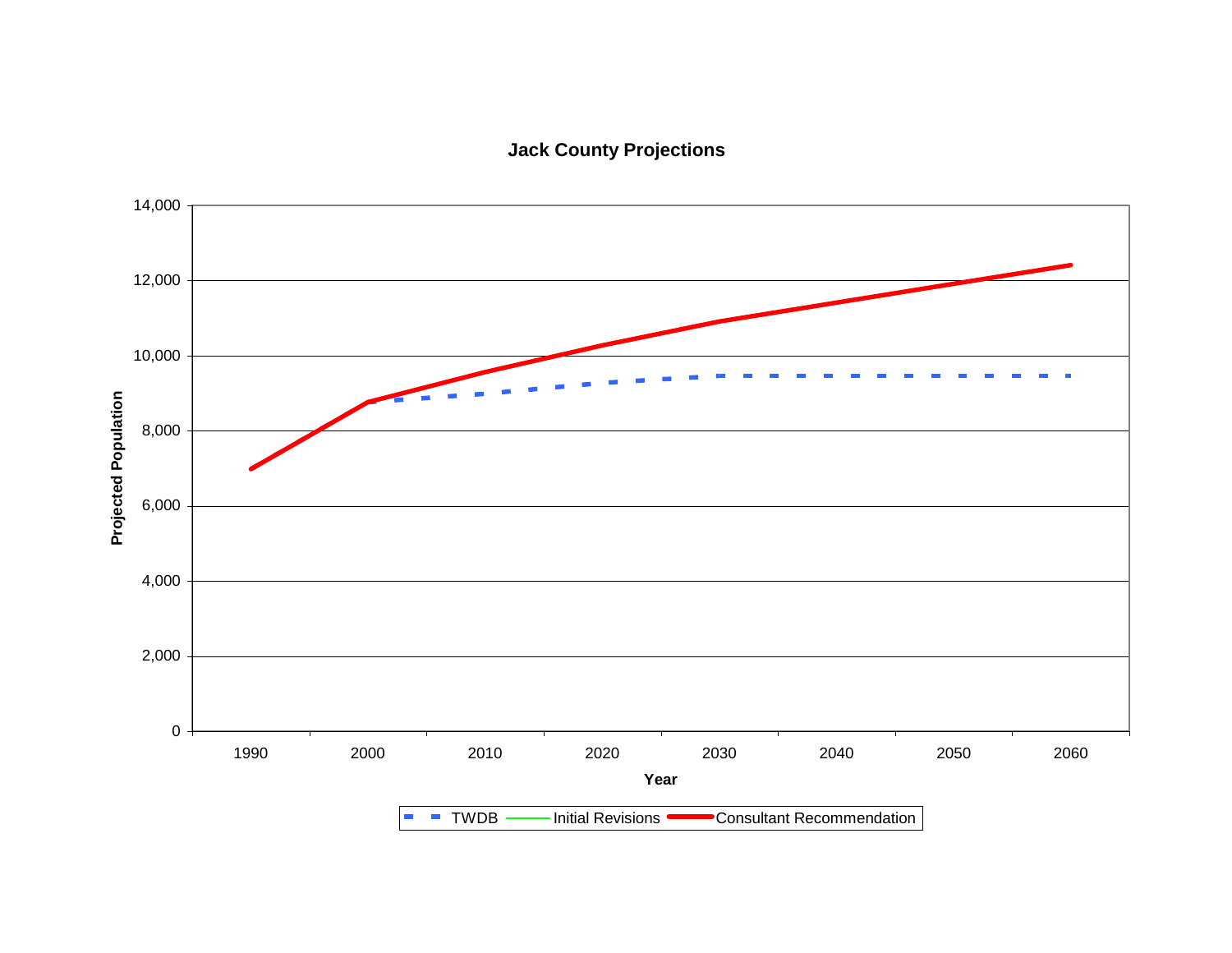**Kaufman County Projections**

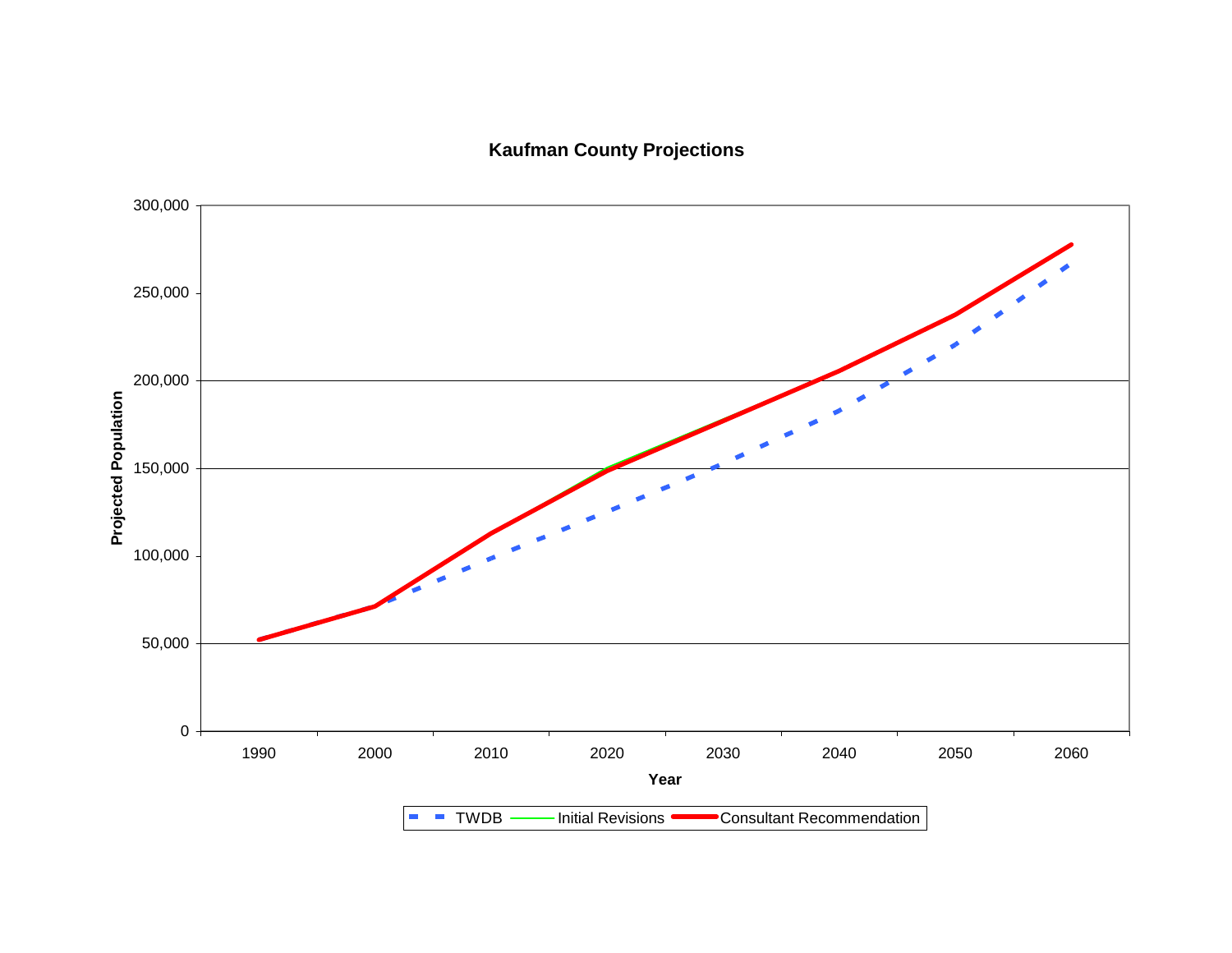### **Navarro County Projections**

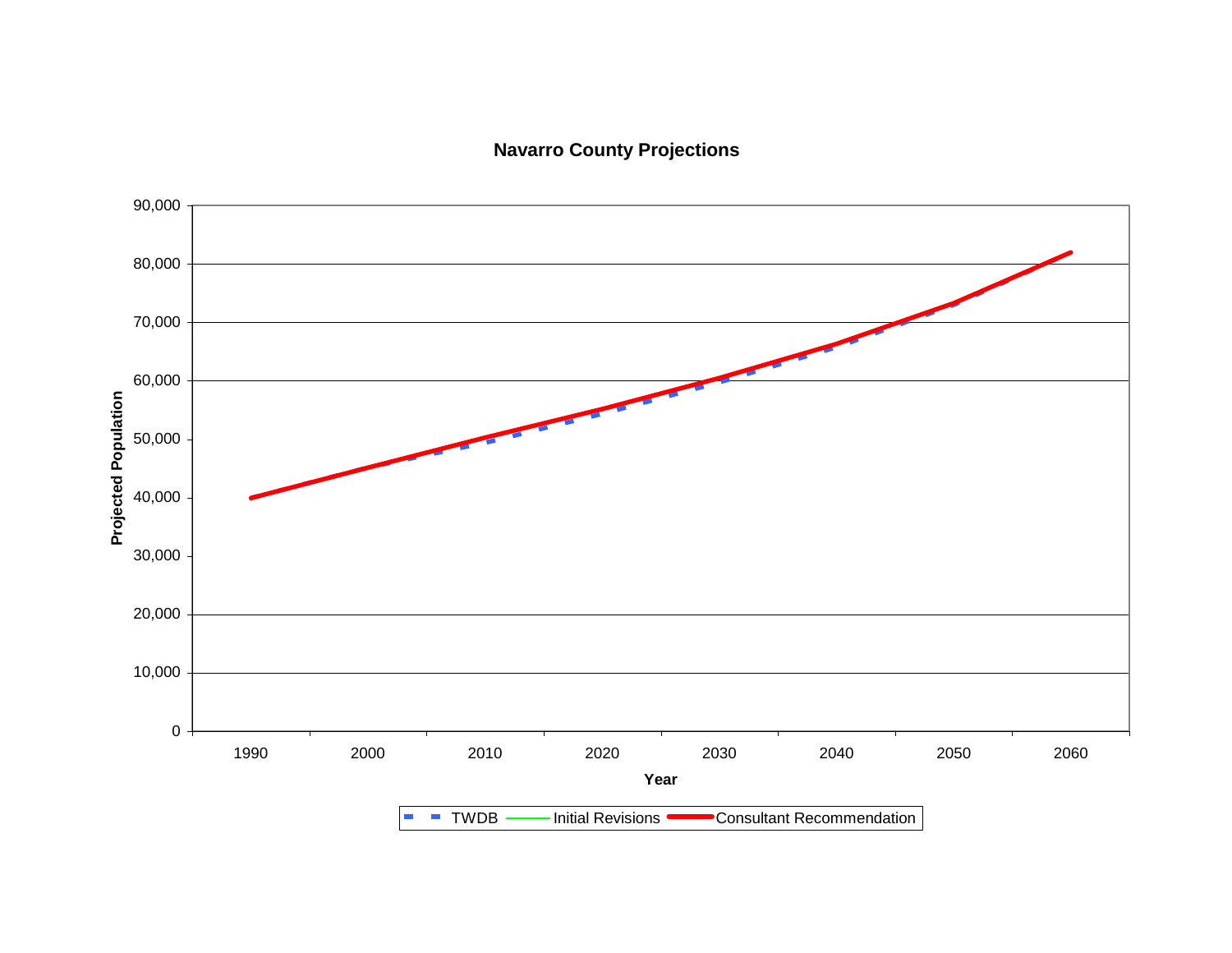**Parker County Projections**

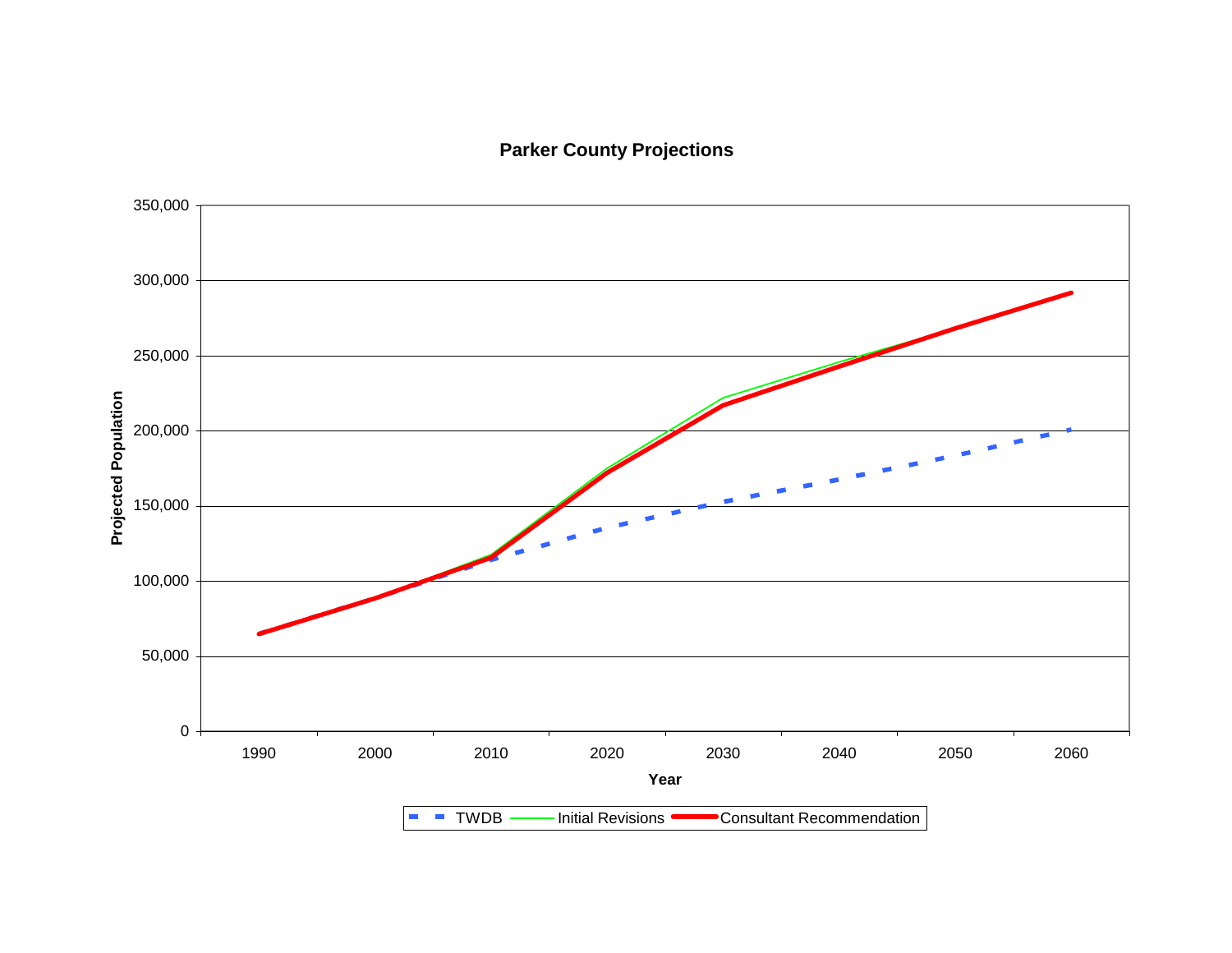#### **Rockwall County Projections**

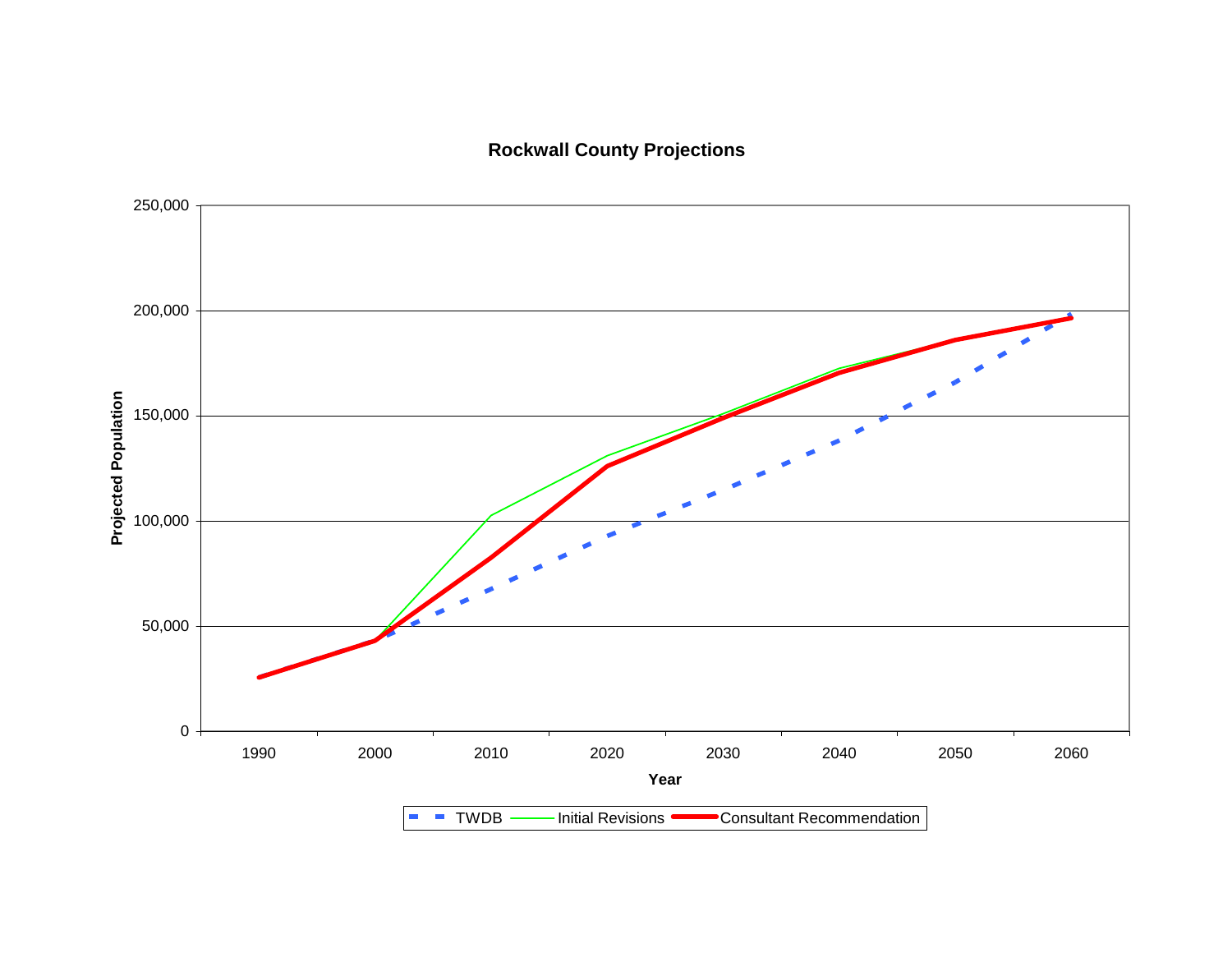**Tarrant County Projections**

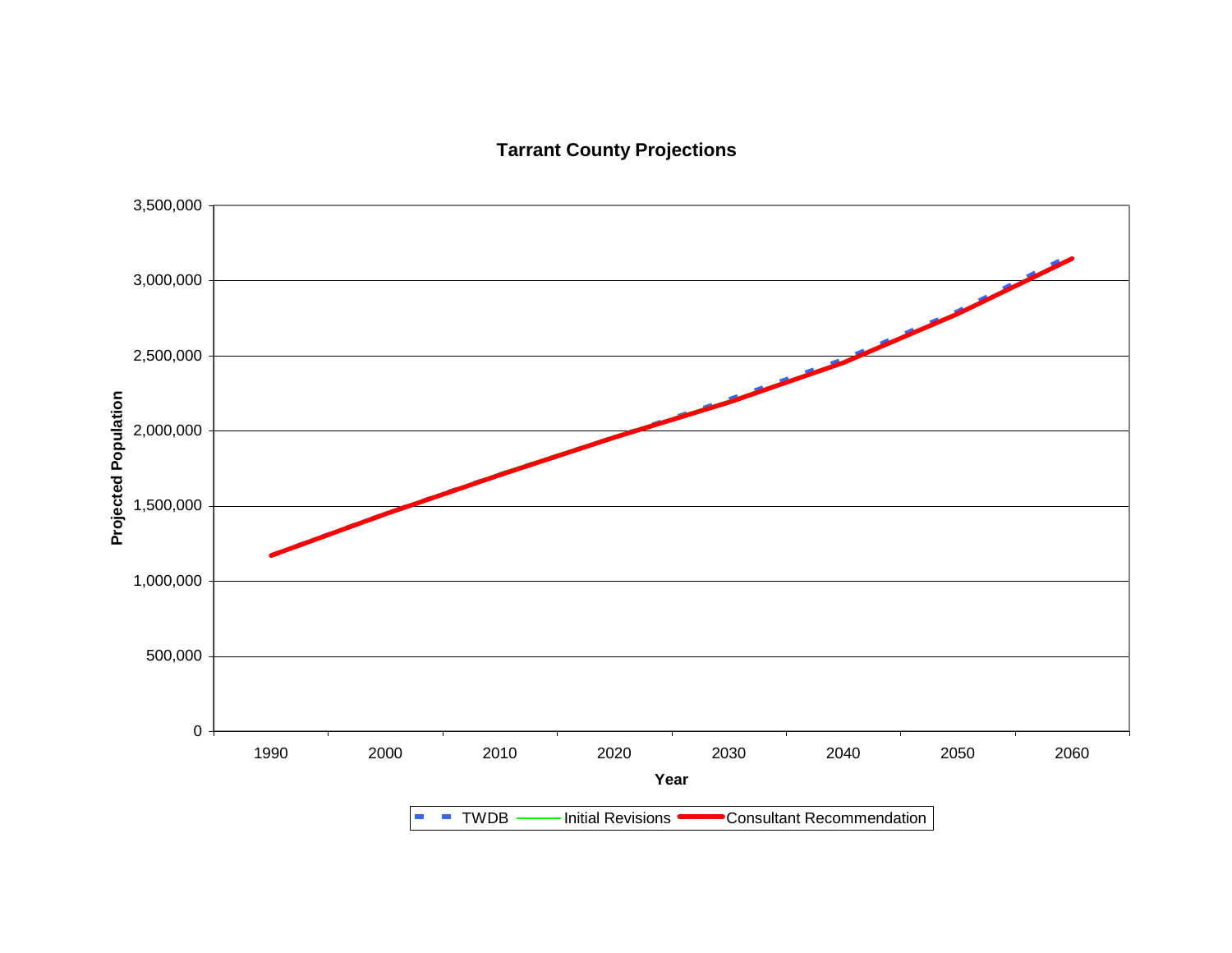#### **Wise County Projections**

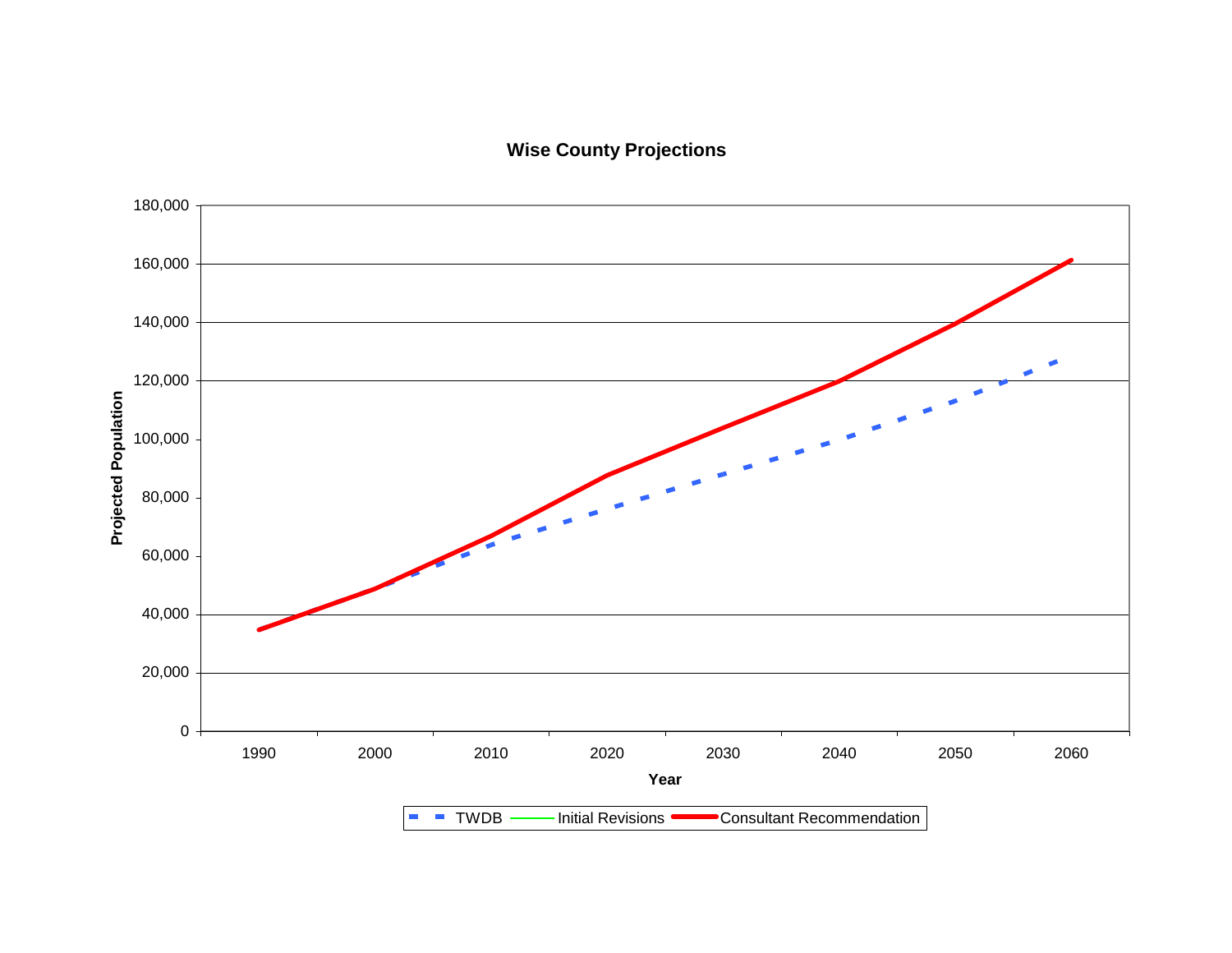## **Overall Impact of Recommended** Changes

◆ Meet TWDB criteria • Regional Totals Don't Change (except for Berryville)

● Driven Primarily by Build-out and Resulting Shifts to Other Areas

◆ Very Close to WUG Requests

◆ Move Some Growth from Central Counties to Fringe Counties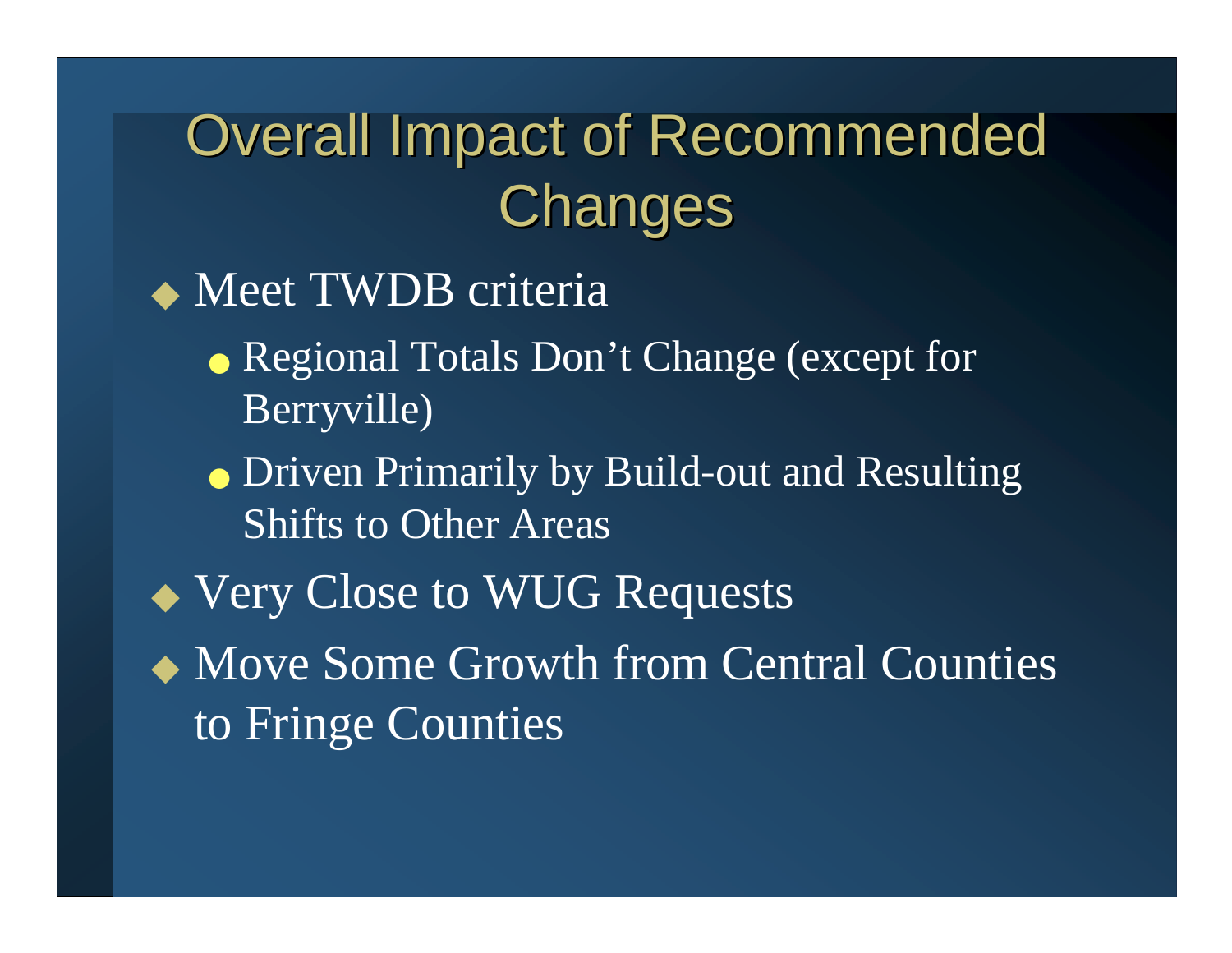### Outline of Memorandum to TWDB

### ◆ Introduction

◆ Historical growth trends in Region C

- ◆ Review methodology
- ◆ Comments on county-wide population projections
- ◆ Comments on sub-county population projections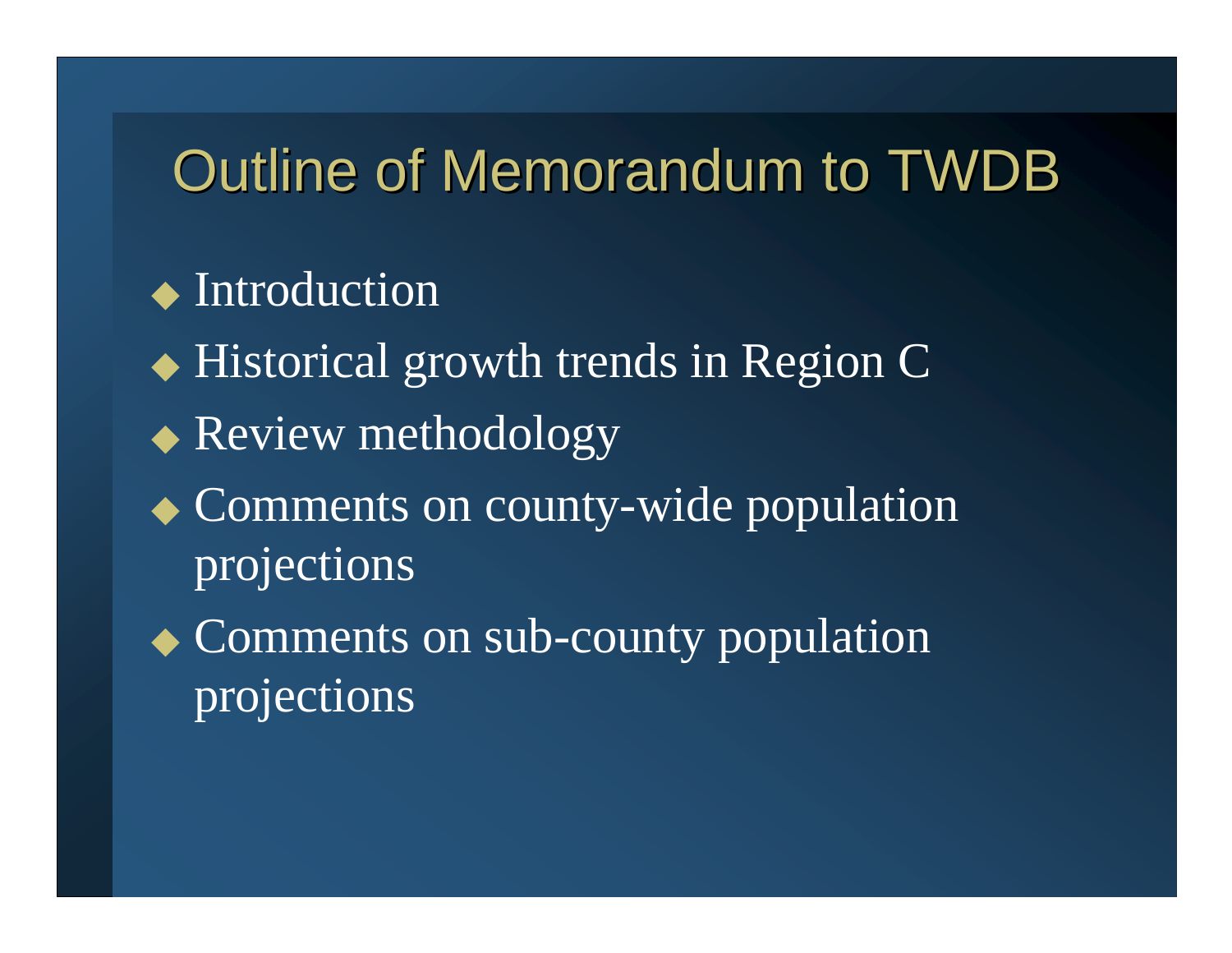## **Planning Group Action**

◆ Approve Concept of Changes Today. ◆ Call Ed Motley with Changes by 12/9/02. ◆ Review Draft Memo to TWDB • Distributed by 12/16  $\bullet$  Comments by 12/23 ◆ Consultants Will Deliver Memo to TWDB by 1/2/03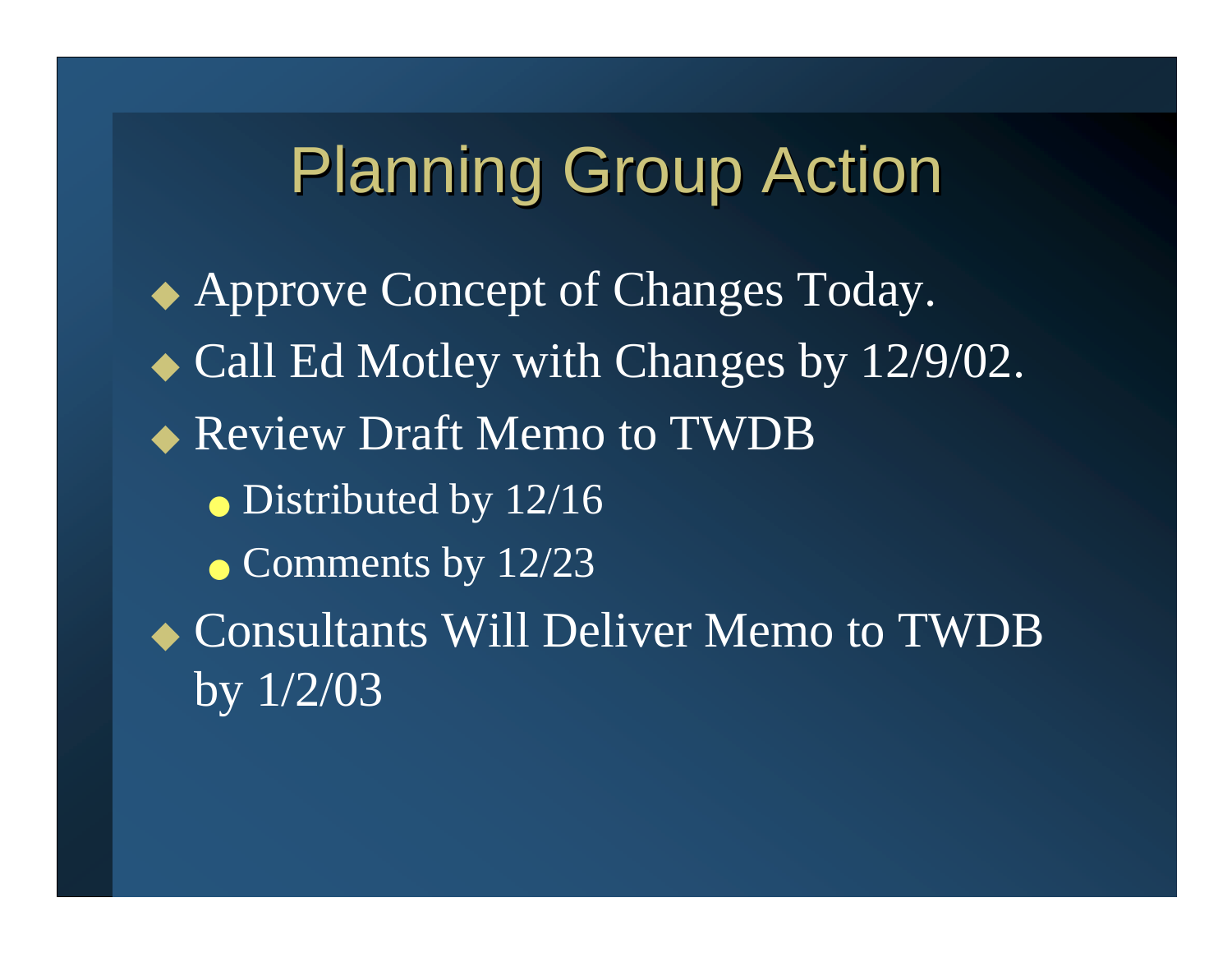### **Status of Water Needs Projections**

- ◆ TWDB expects to release water needs projections by mid-December
- ◆ Deadline for requests to revise water needs projections has been pushed back to June 2, 2003
- ◆ RCWPG has approved cover letters and survey questions
- ◆ Plan to mail surveys in early January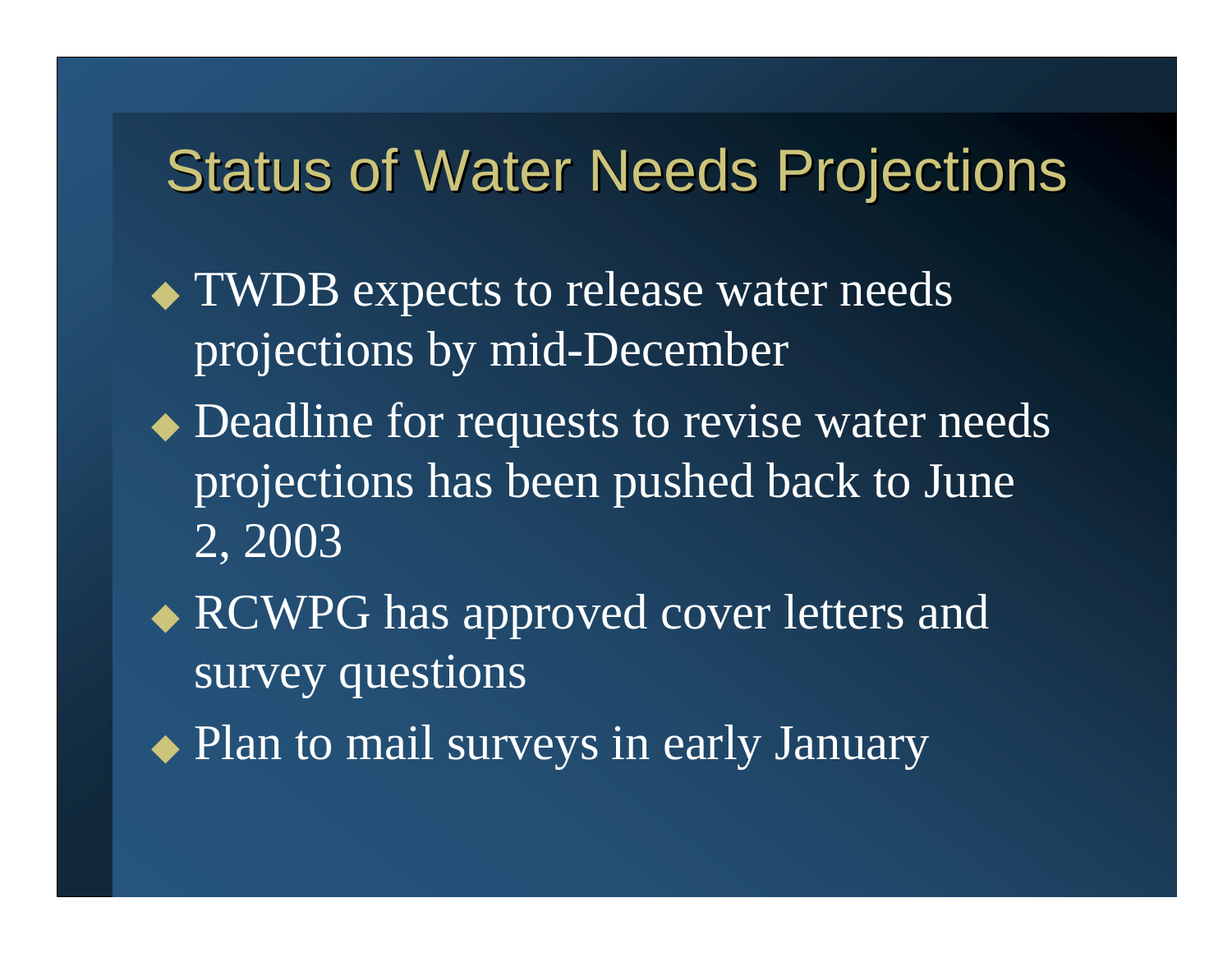## Quarterly Newsletter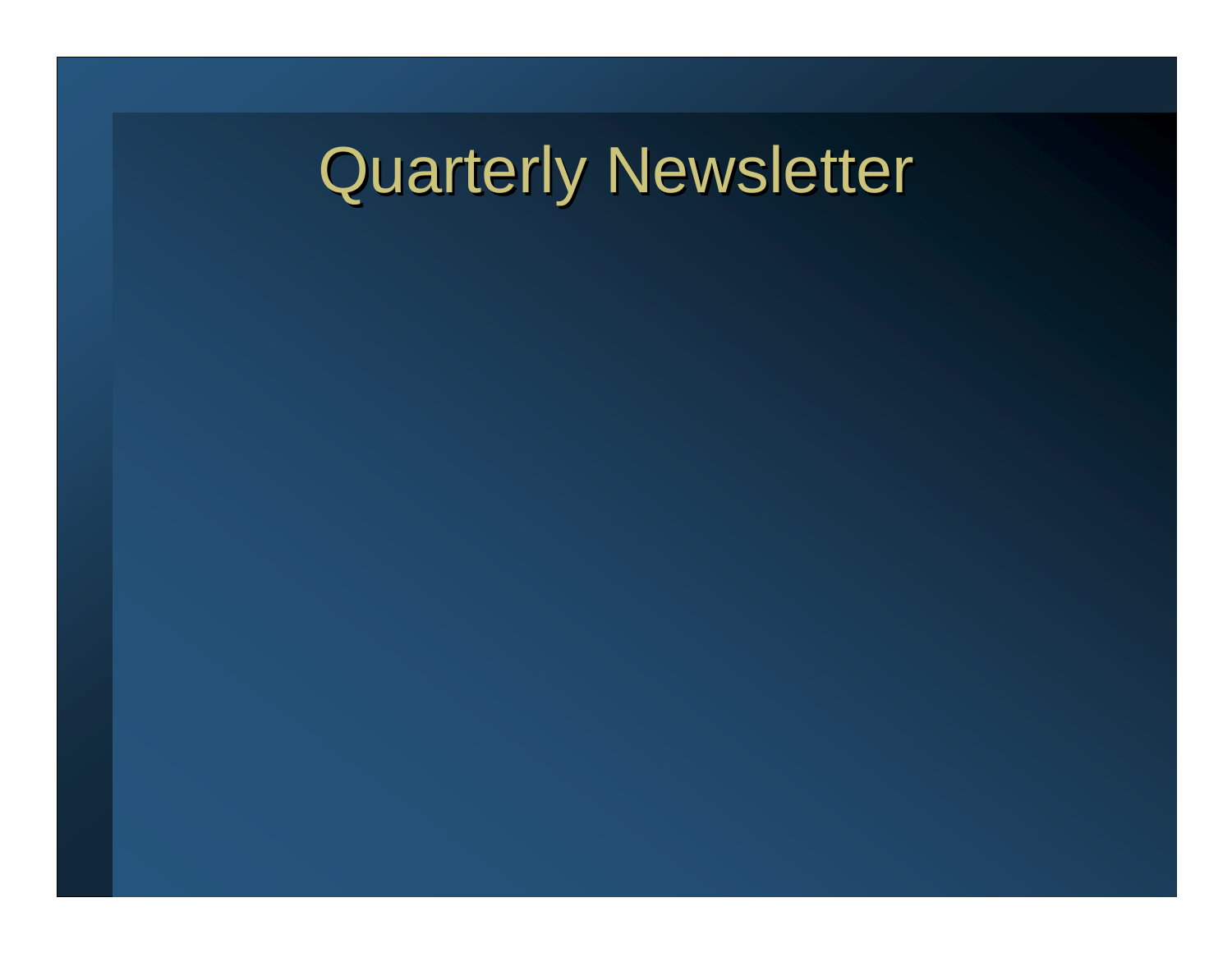## **Press Releases**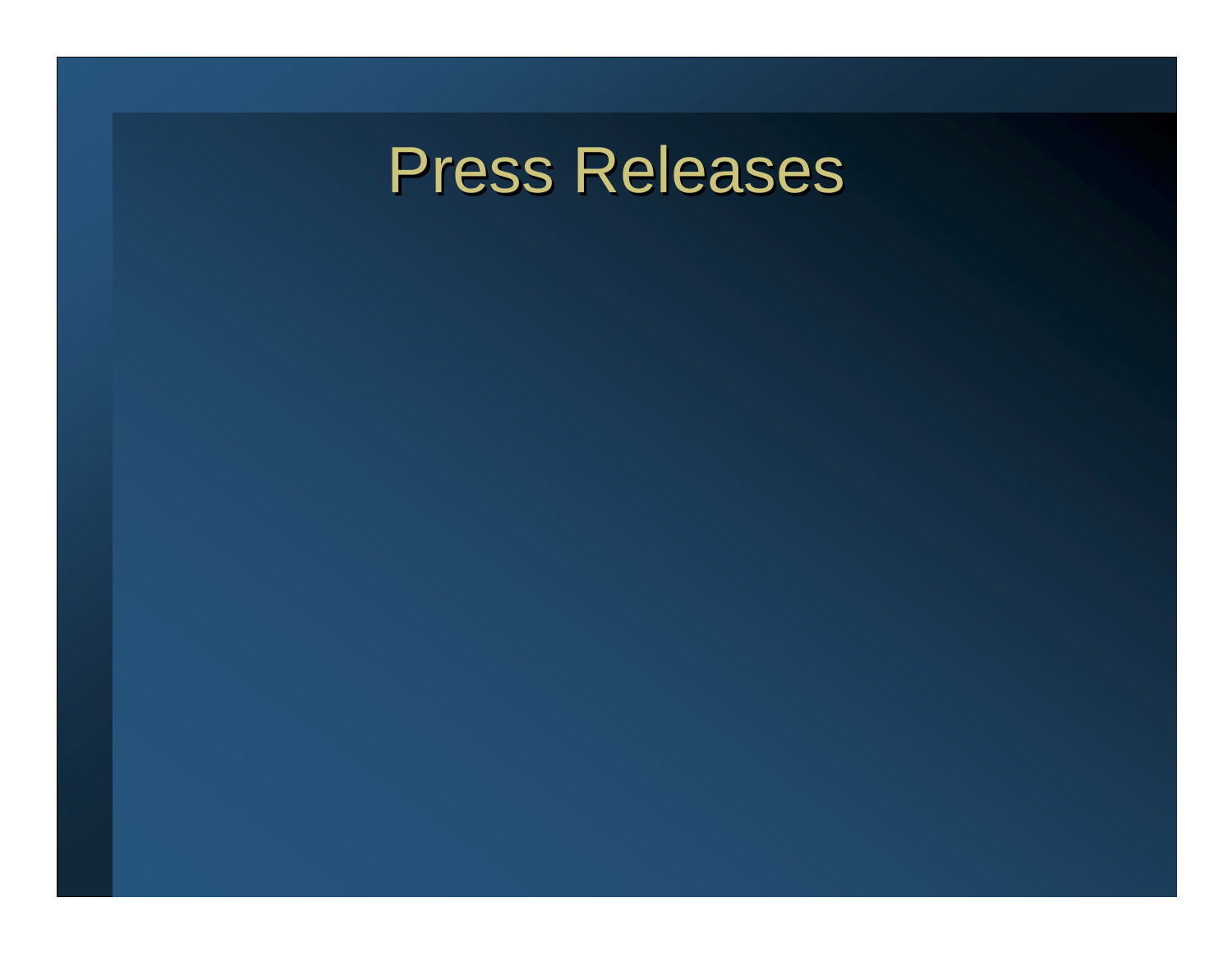## **Newspaper Articles**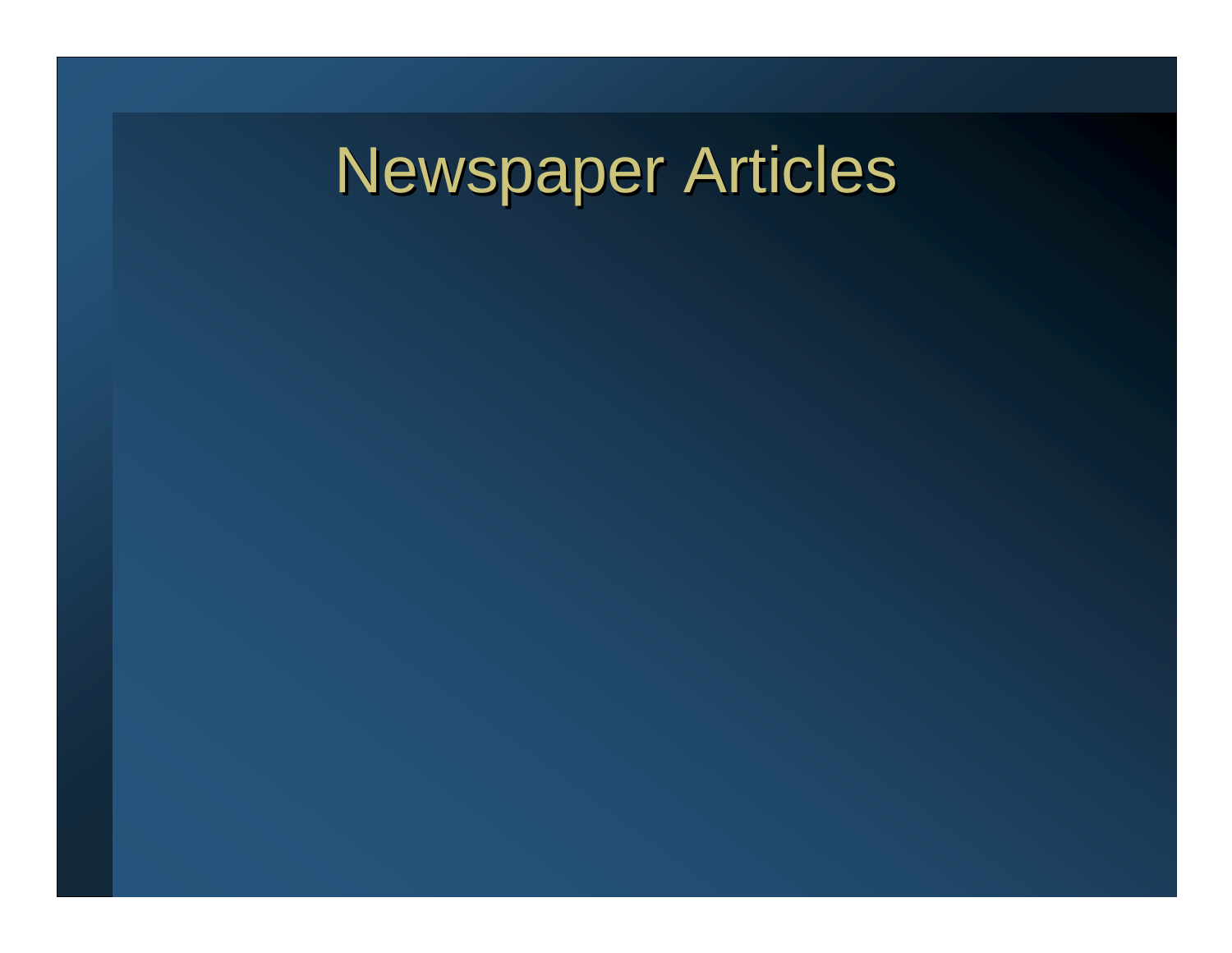## **Public Comments**

- ◆ Summaries of public comments have been provided to RCWPG for the July 22nd and October 14<sup>th</sup> meetings
- ◆ Plan to continue to supply summaries of public comments in future RCWPG meetings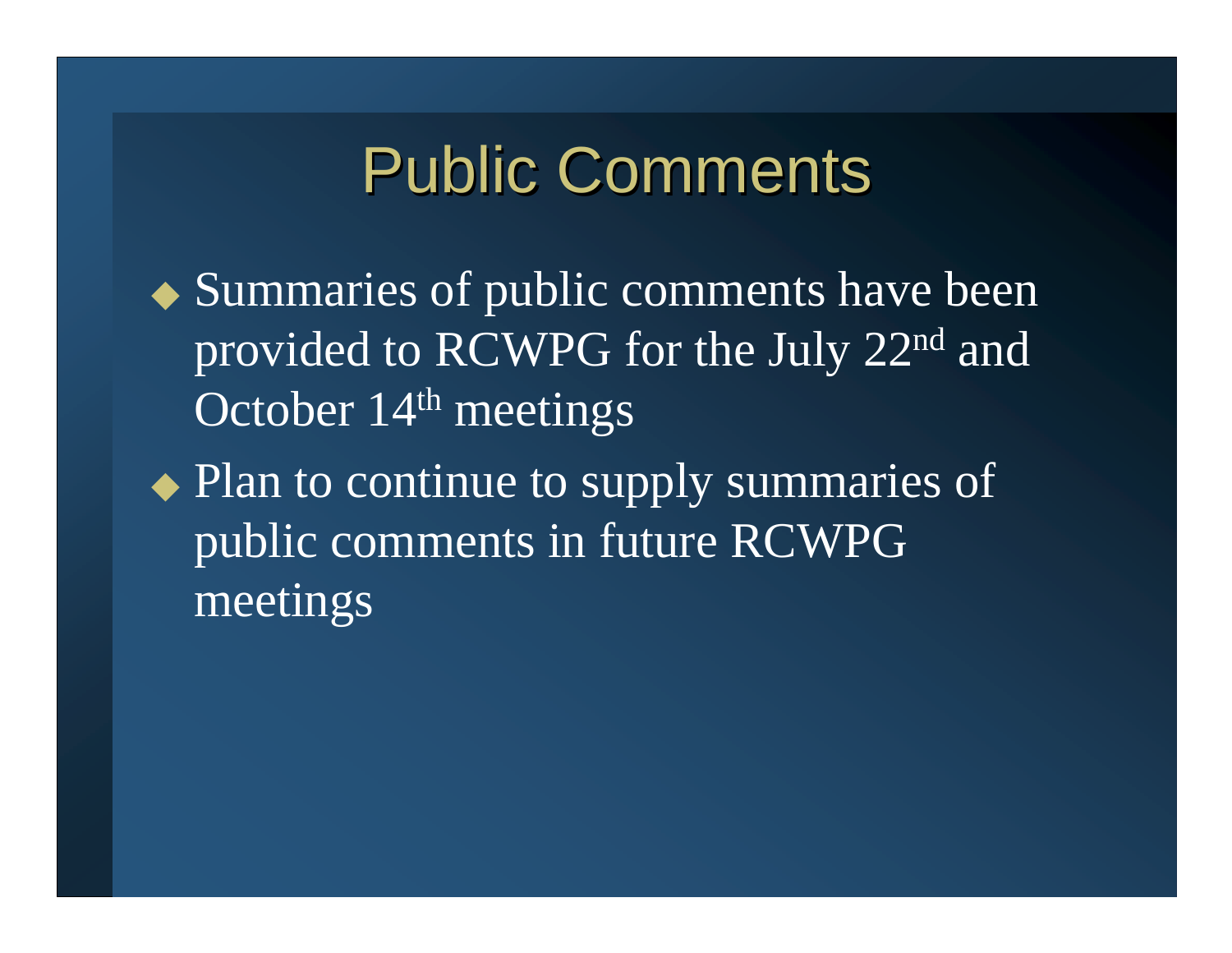## **Region C Water Conservation**

◆ This presentation will:

- Review requirements from TWDB Regional Water Planning Guidelines (30 TAC 357)
- Review Region C Scope of Work
- Show the total budget for Region C water conservation tasks
- Provide links to water conservation information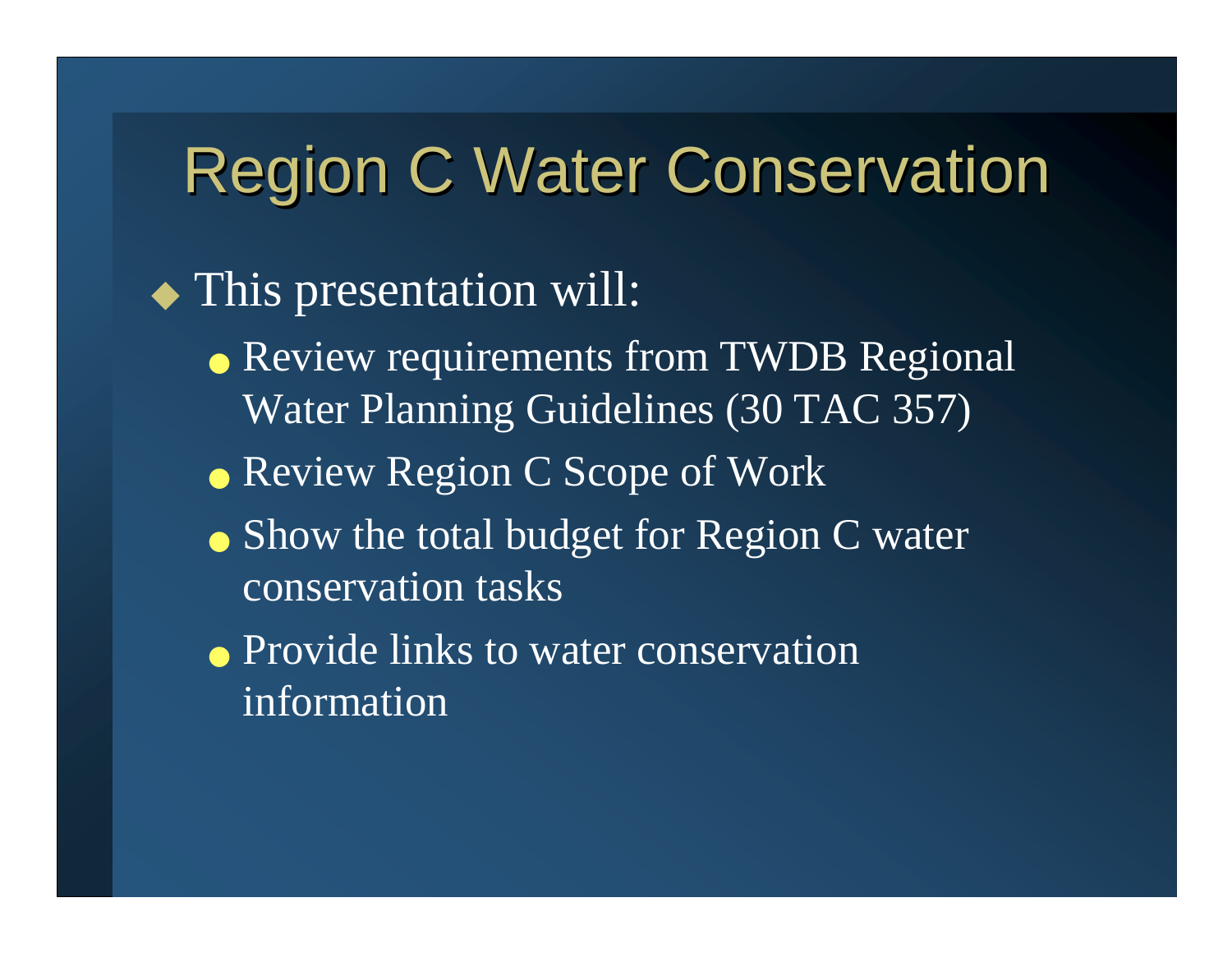## **Regional Water Planning Rules**

- ◆ Development of the Region C Water Plan shall include evaluation of all water management strategies the regional water planning group determines to be potentially feasible, including water conservation.
- ◆ "The regional water planning group must consider water conservation practices for each [water] need identified…"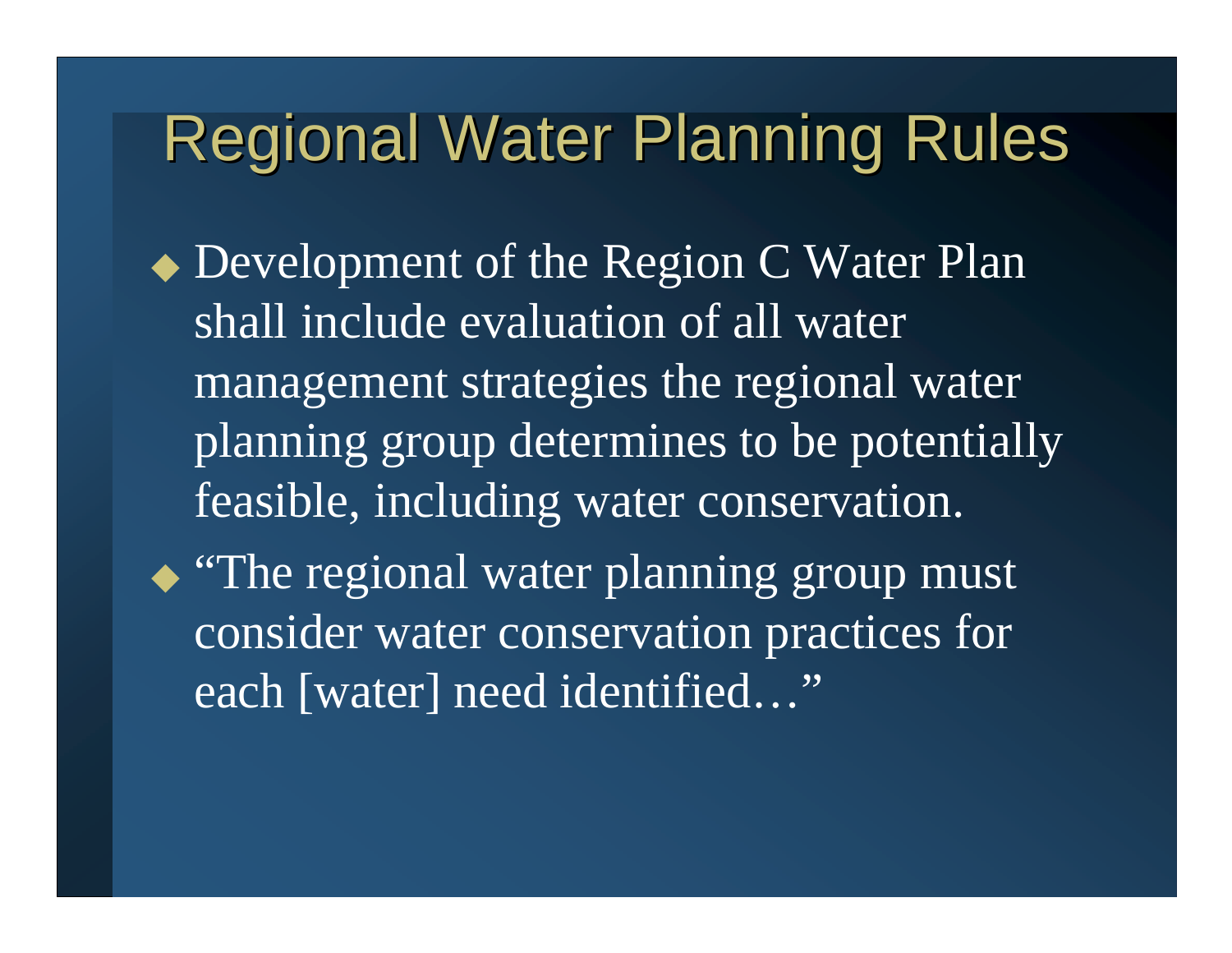## Regional Water Planning Rules

- ◆ The Region C Water Plan shall include water conservation practices for each user group that is required to have a Water Conservation Plan.
- ◆ The RCWPG shall consider water conservation practices for other user groups. If the RCWPG does not adopt a water conservation strategy that exceeds minimum levels, it shall document the reason.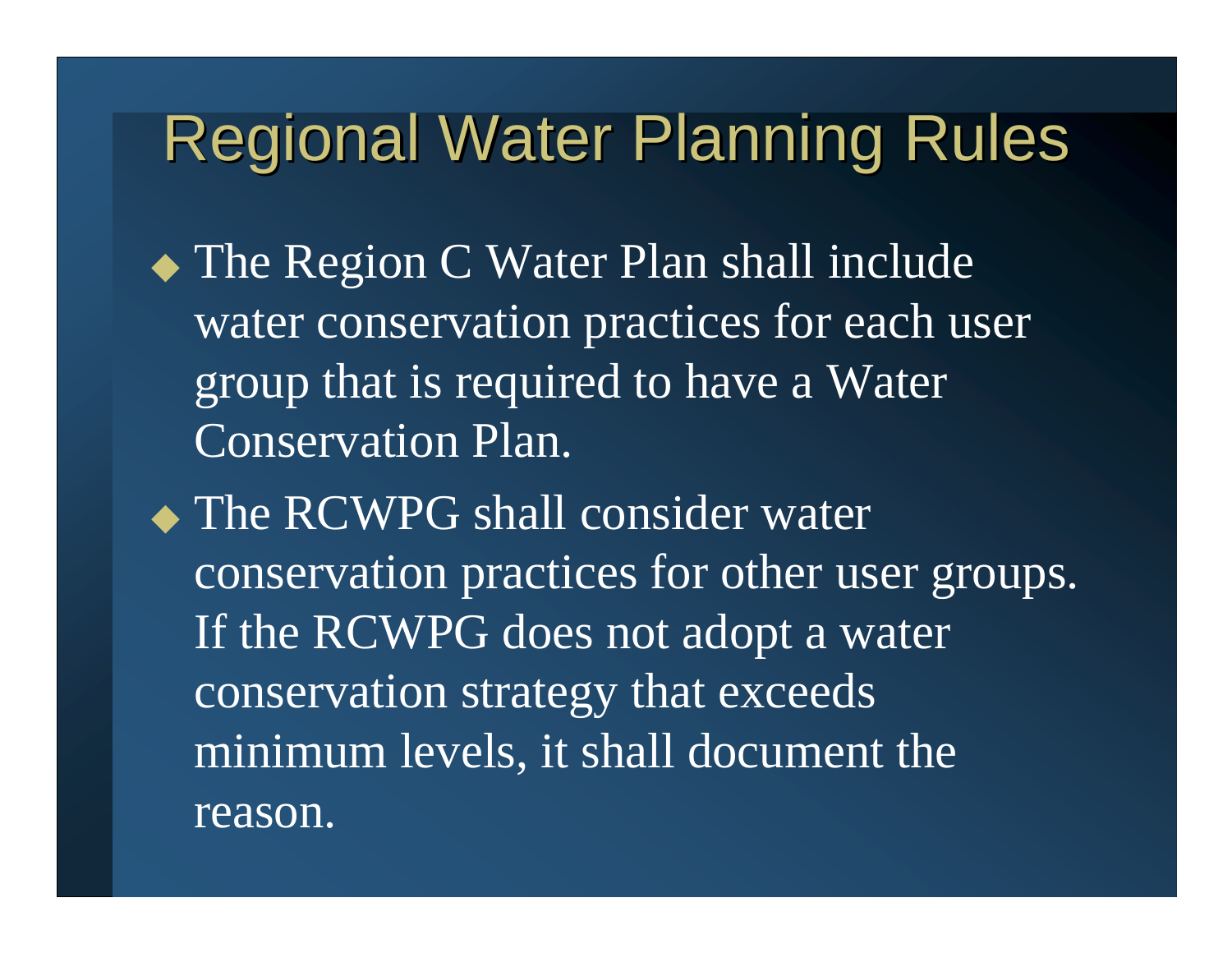## **Regional Water Planning Rules**

- ◆ Proposed interbasin transfer strategies shall include a conservation water management strategy that will result in the "highest practicable level of water conservation and efficiency achievable."
- ◆ The Region C Water Plan shall include a chapter that consolidates the water conservation recommendations in the plan. ◆ The Region C Water Plan shall include a model Water Conservation Plan.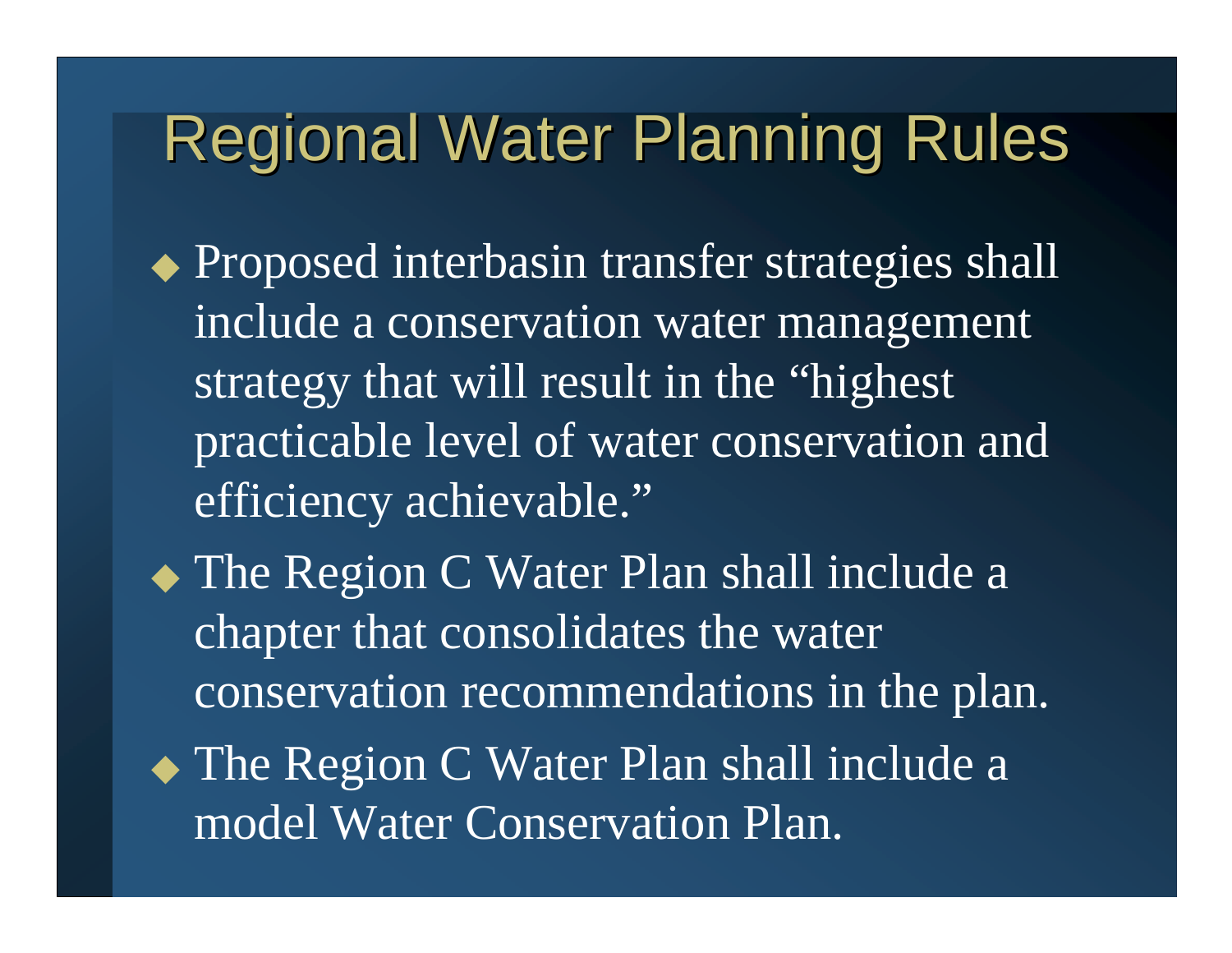- ◆ Acquire and review Water Conservation Plans.
- ◆ Present general discussion of water conservation practices to the RCWPG.
- ◆ Consider water conservation as a strategy for every identified water need.
- ◆ Conduct a preliminary estimate of water savings through conservation strategies (to be refined in later tasks).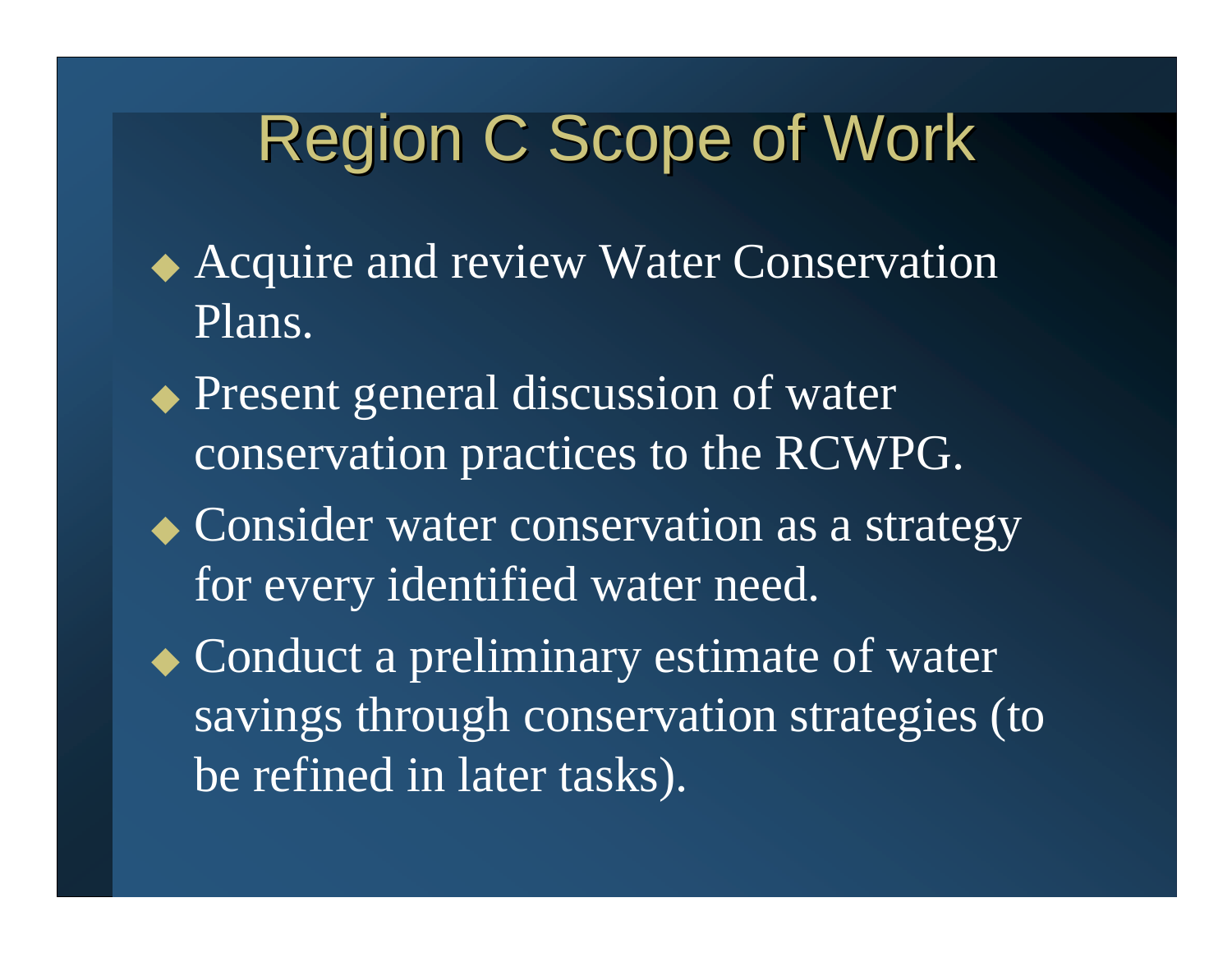◆ Survey water user groups in Region C to determine current level of water conservation practices, cost of implementation, potential new water conservation practices, and estimated water savings from implementation of conservation strategies.

◆ Prepare a memorandum describing the conservation survey results and the preliminary estimate of water savings through conservation.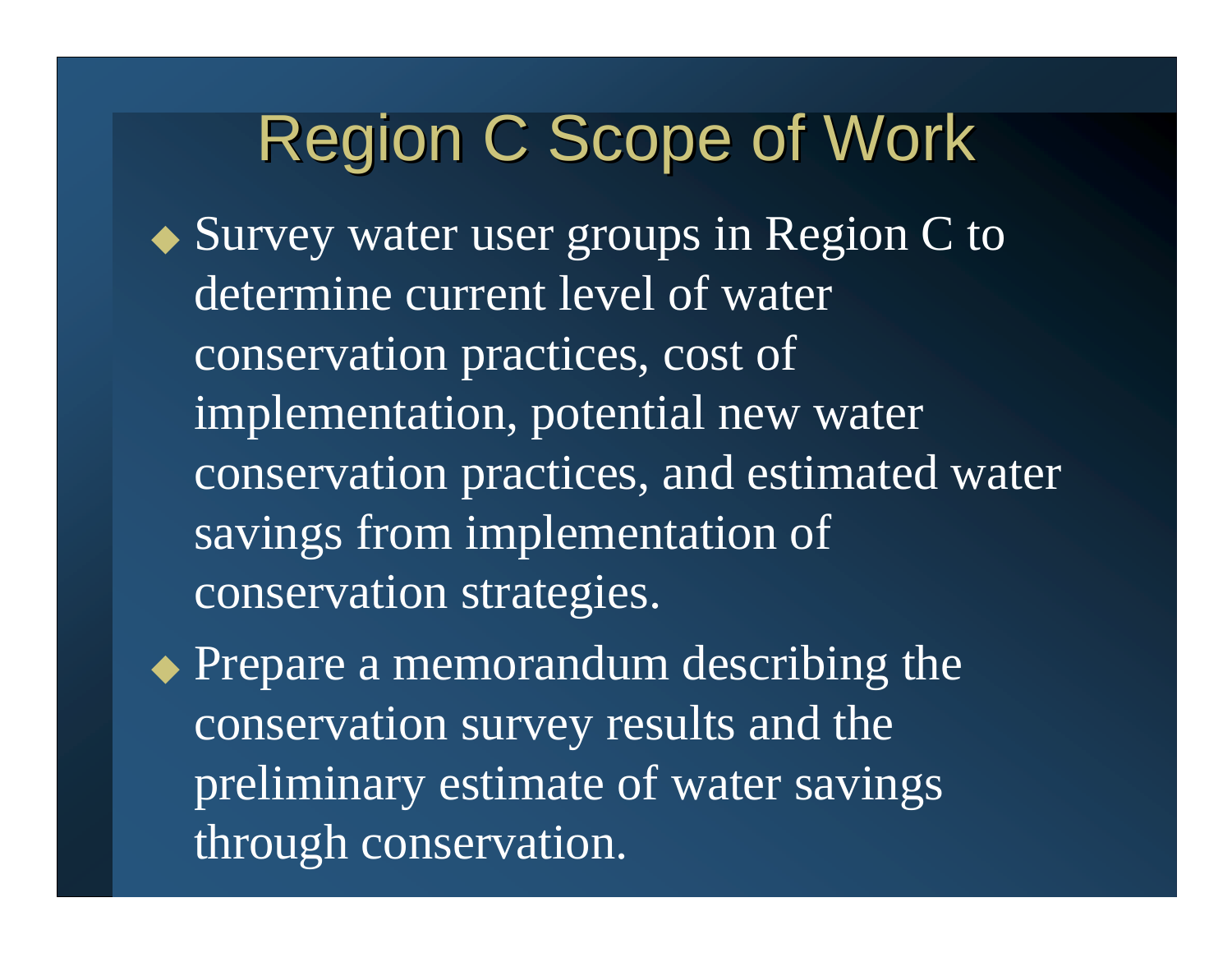◆ Document implemented water conservation strategies in Region C. ◆ Review Water Conservation Plans from other major cities in Texas. ◆ Review the TWDB-sponsored GDS Associates, Inc. report on the statewide potential for water conservation. (This review is in progress.)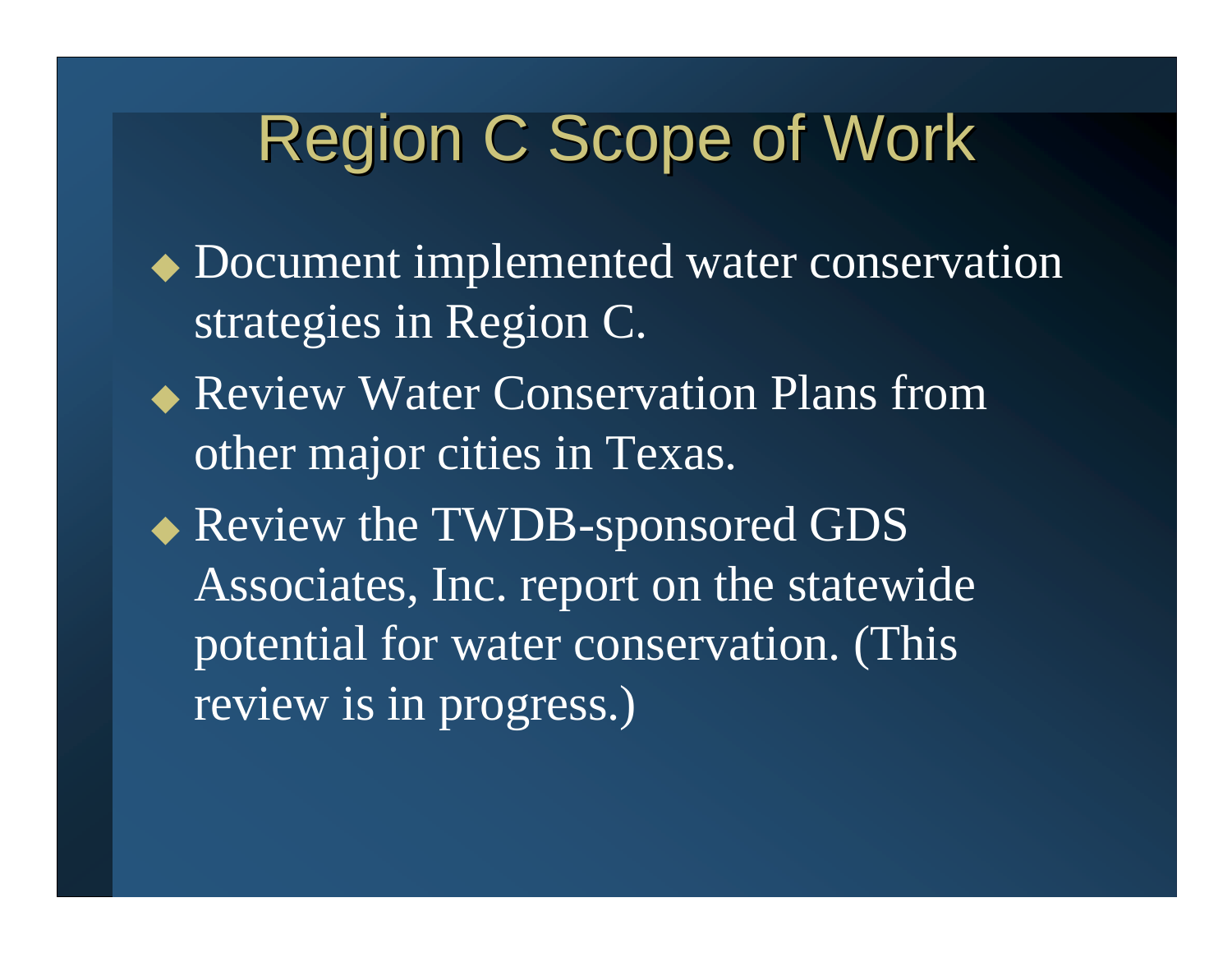- ◆ Research historical per capita water use in Region C. Estimate average quantities of water used for household purposes, for commercial and industrial needs, and for seasonal water needs.
- ◆ Perform a detailed analysis of the effectiveness of particular water conservation management strategies using available water use data for a five-year period in up to six neighborhood areas.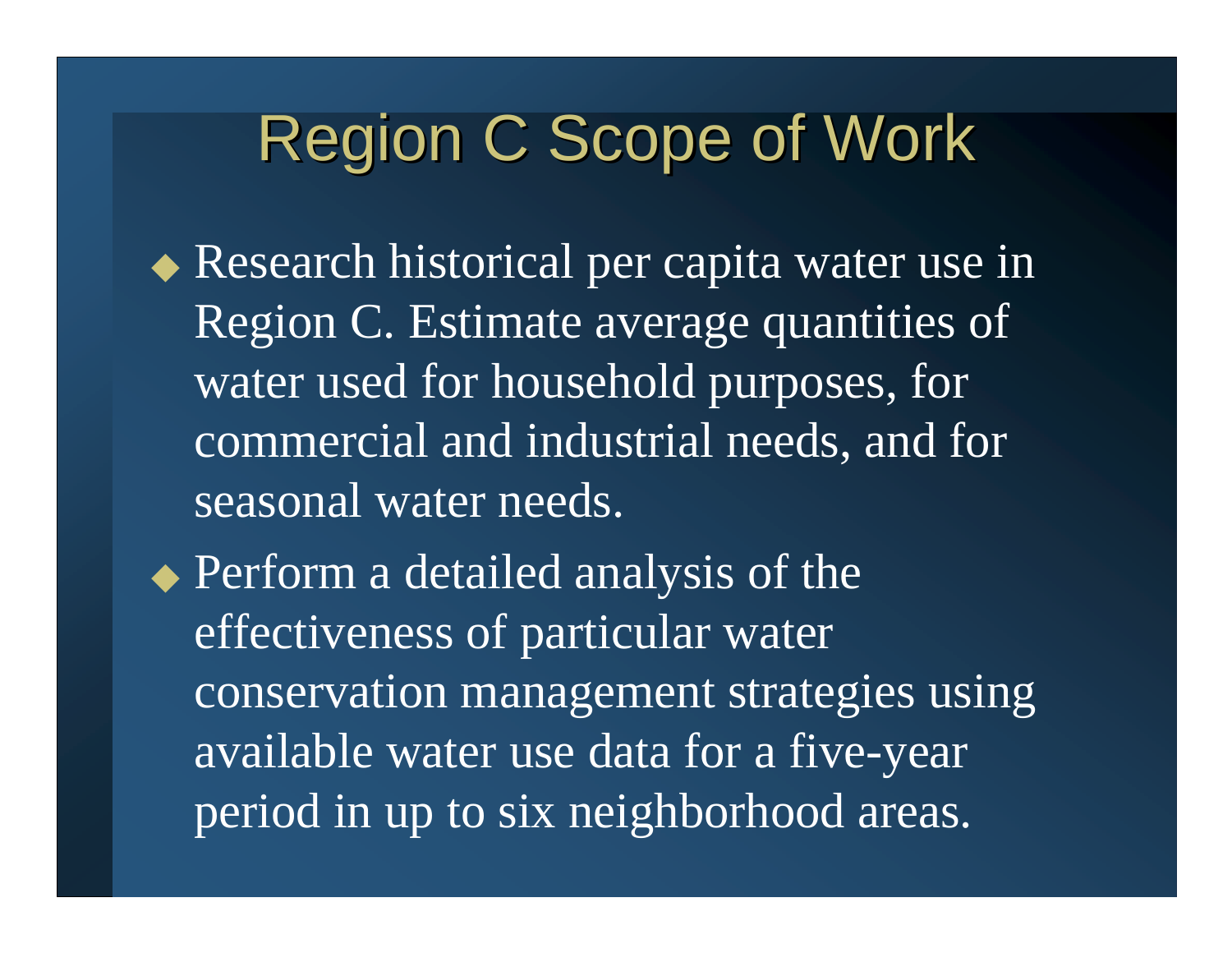- ◆ Develop additional technical information about potential water conservation strategies for use in selecting feasible conservation strategies.
	- Extent of implementation in Region C
	- Potential for additional implementation
	- Effectiveness
	- Potential conservation savings
	- Estimated costs
	- Estimated environmental impacts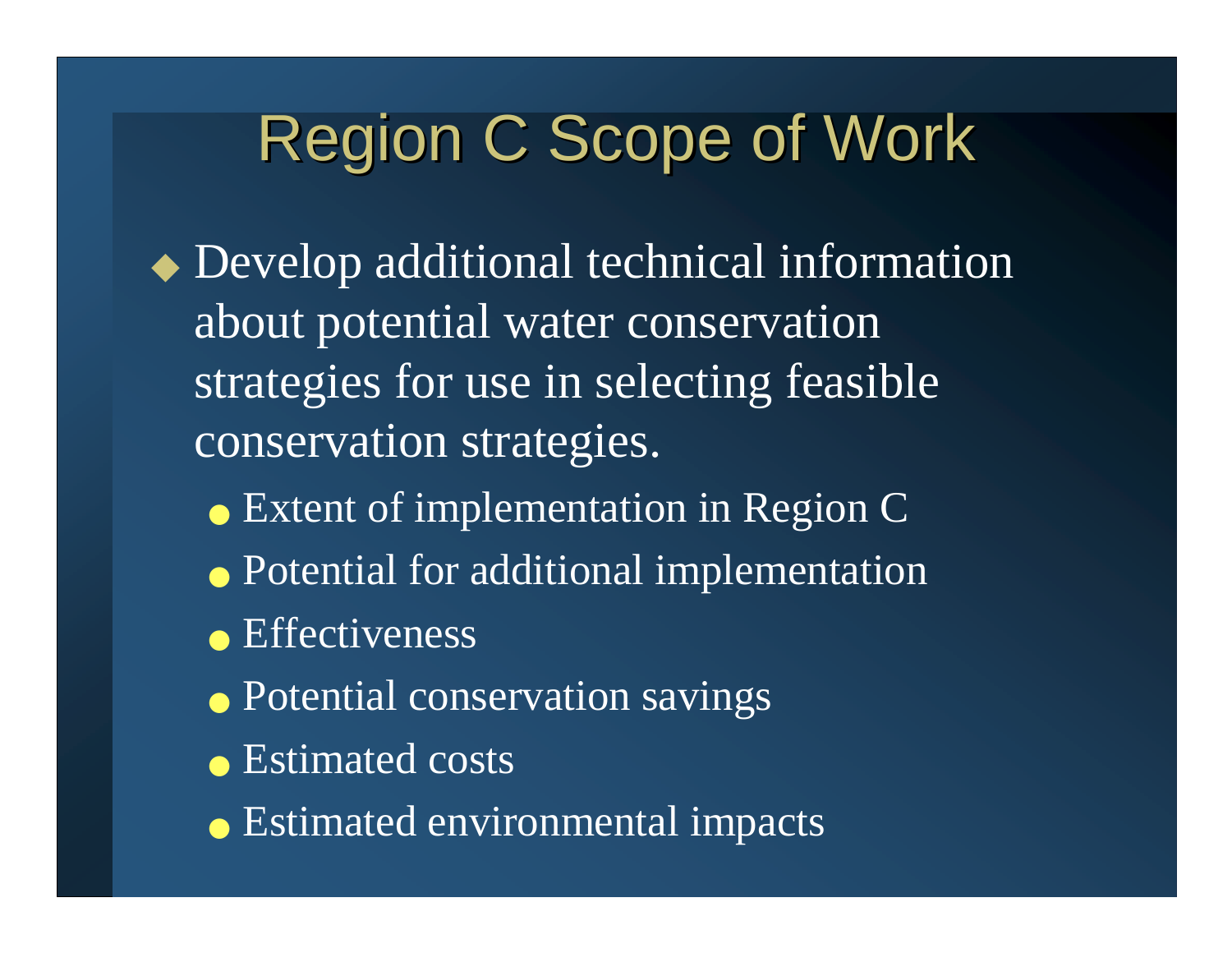- ◆ Recommend conservation goals, acceptable measures, and a time forecast for implementation.
- ◆ Prepare a memorandum describing the detailed study of water conservation.
- ◆ Develop a model Water Conservation Plan for up to four water user categories.
- ◆ Based on developed information, recommend water conservation strategies for water user groups in Region C.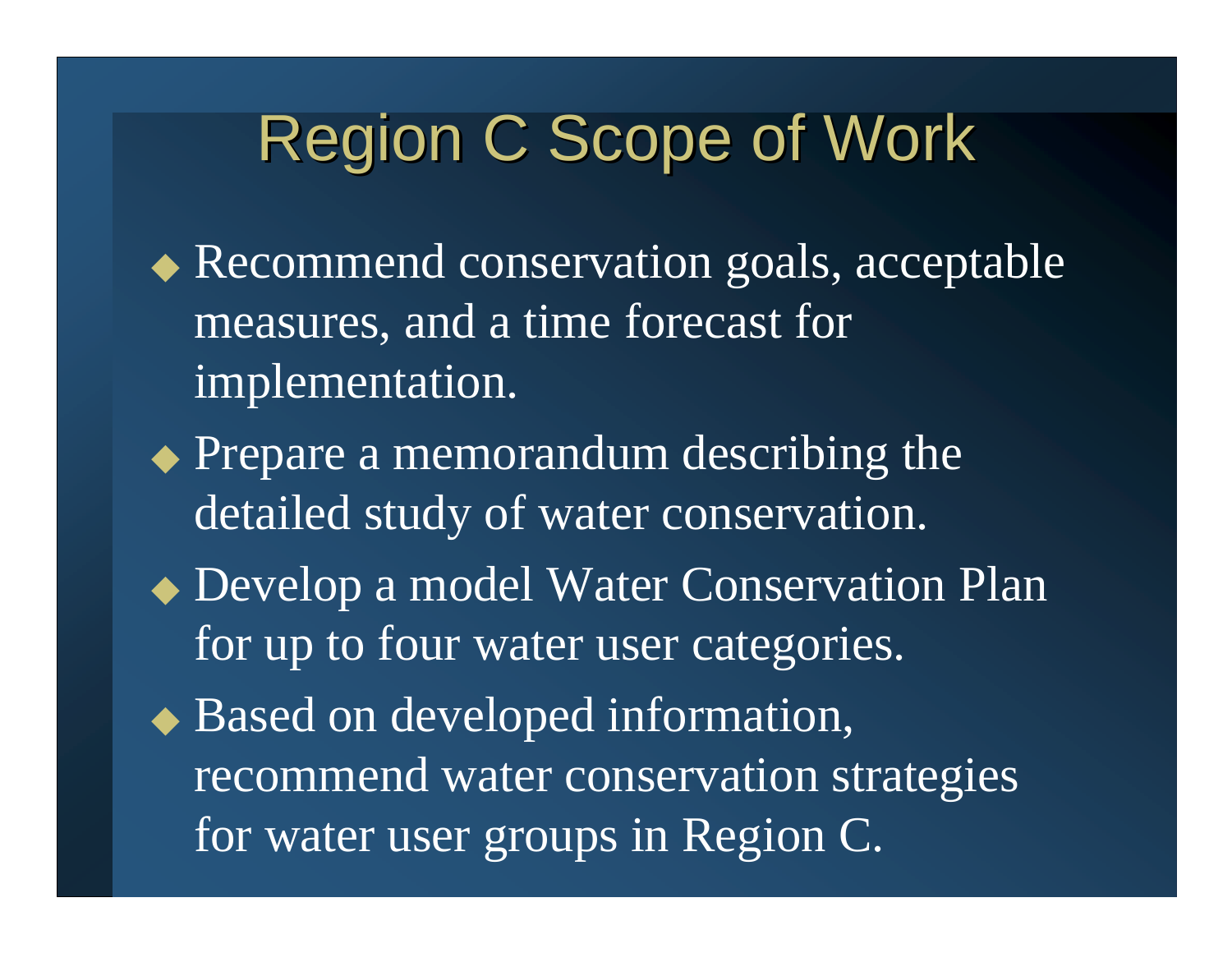## **Region C Water Conservation** Budget

◆ Water conservation-related tasks account for \$300,000 of the total budget for the 2006 Region C Water Plan.